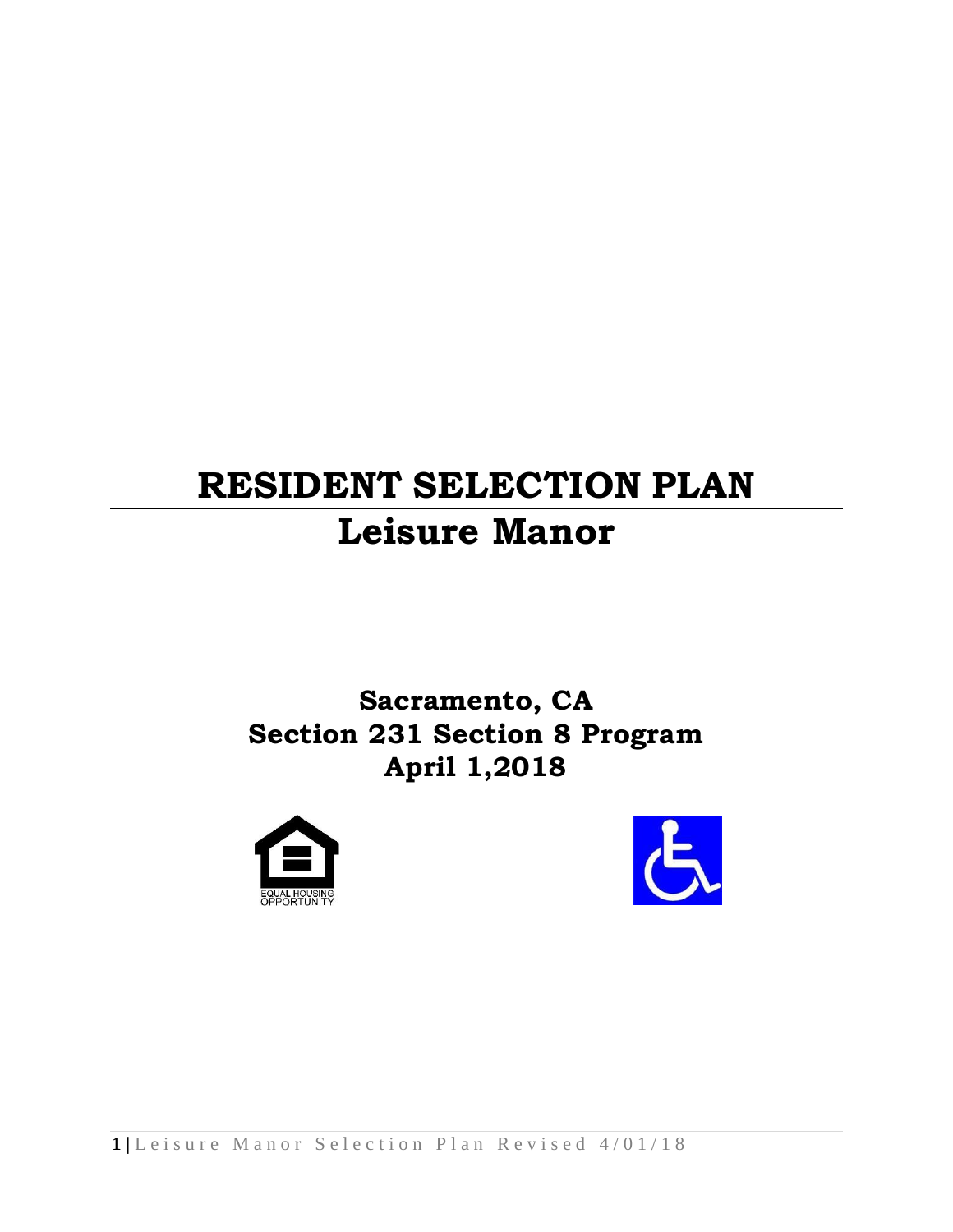# **RESIDENT SELECTION CRITERIA**

**Please read the Resident Selection Criteria carefully. These are the standards by which your application for housing will be reviewed. Management will consider the following screening criteria when determining an applicant's eligibility for residency at Leisure Manor.**

# **A. PROJECT ELIGIBILITY SPECIFIC REQUIREMENTS Leisure Manor is an apartment housing facility consisting of 99 studio apartments in Sacramento, CA.**

**Ray Stone Inc. acts as the managing agent for this property.** 

**The purpose of this equal opportunity housing facility is to provide affordable housing for low, very low, and extremely low-income disabled and elderly individuals and households through the Department of Housing and Urban Development's Sections 231 Section 8 program.** 

 **Leisure Manor, has 99 project Based Section 8 Studios with kitchenettes.**

Residents moving into Leisure Manor must meet age and income qualifications in order to be approved for occupancy.

The United States Department of Housing and Urban Development (HUD) requires that resident be recertified annually. HUD also requires interim certification if the family income cumulatively increases by \$200.00 or more per month or there is a change in household composition.

#### **B. APPLICATION ACCEPTANCE**

Applications will be accepted from disabled persons who are aged 50 years and older or adults 62 years of age and older.

Applications will be screened. When it is determined that the applicant meets the project Eligibility and Basic Program Eligibility Requirements listed in this document, the applicant will be invited to attend a personal interview.

In addition to providing income and asset documents, each household/applicant will be required to provide authorization for a credit report(s) and criminal background check(s) for all household members who are 18 years or older.

# **C. GENERAL INFORMATION**

Residency is open to:

- All qualified eligible persons in accordance with **The Fair Housing Act Amendments of 1988** which prohibits discrimination in housing and housing related transactions based on race, color, religion, sex, national origin, disability and familial status.
- In accordance with **Title VI of the Civil Rights Act of 1964** which prohibits discrimination on the basis of race, color, or national origin in any program or activity receiving federal financial assistance from HUD.
- All qualified eligible persons in accordance with any State recognized protected classes.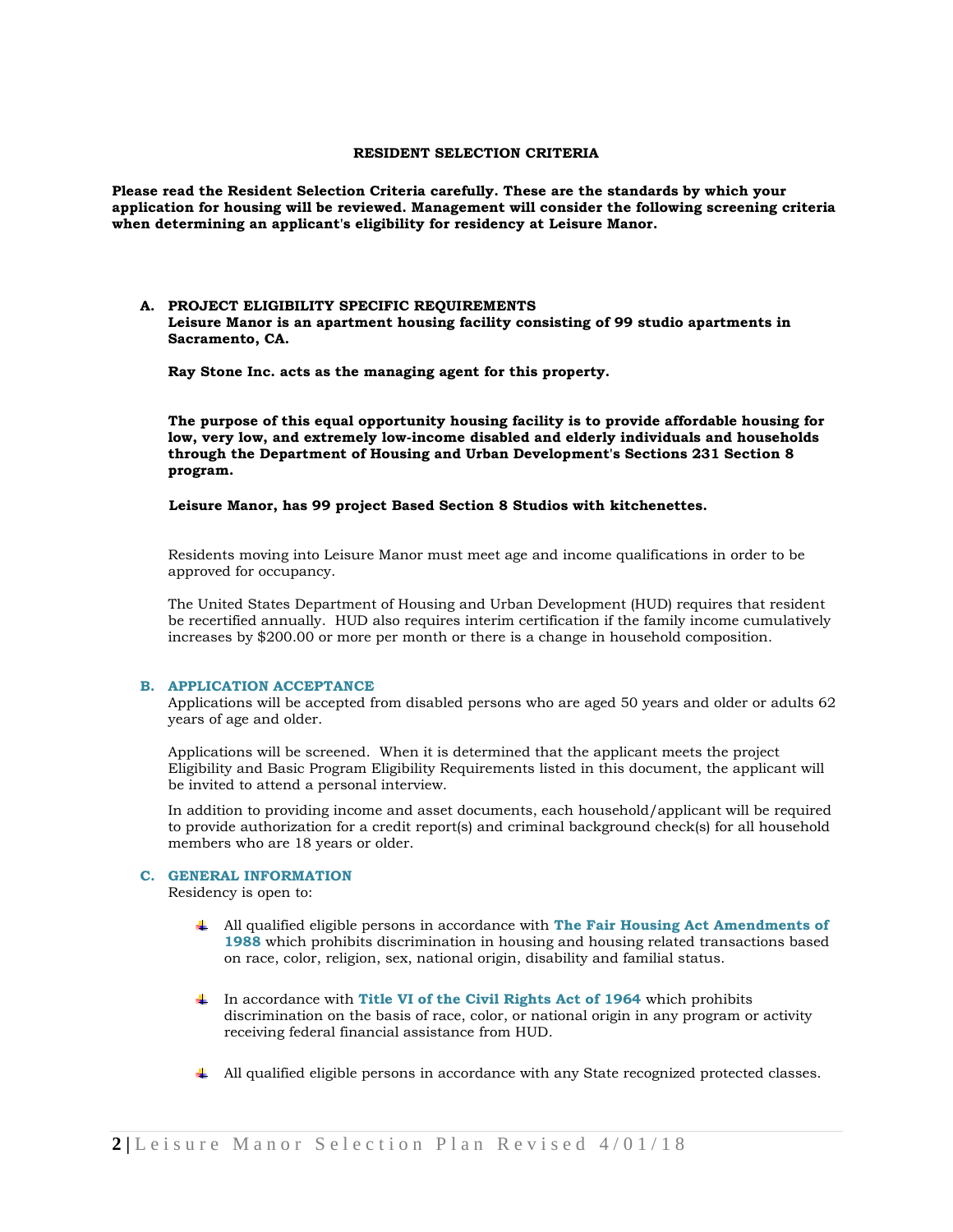**Section 504 of the Rehabilitation Act of 1973** prohibits discrimination based on disability in any program or activity receiving federal financial assistance from **HUD**.

- **Leisure Manor** does not discriminate based upon age for any reason, excluding **HUD** program/project requirements. All interested persons, applicants, residents and the public will be given information on LEP (Limited English Proficiency) and asked if they need any assistance in applying or completing any essential documents. See LAP (Language Assistance Plan) for details.
- **Leisure Manor** will make "reasonable accommodations" to individuals whose disabilities in accordance with the Leisure Manor Reasonable Accommodation Policies and Procedures, fair housing guidelines as dictated by DFHEO and **HUD** regulations. This includes the application process and residency period. For more information and the designated 504 Coordinator for the site, please refer to management's **Section 504 Policy**.

A person, to be a resident at **Leisure Manor**, must be capable of fulfilling the lease requirements. This means that the applicant must be able to meet all his/her personal needs and be able to fulfill the lease obligations with or without assistance.

**Leisure Manor** does not provide, nor has the authority to provide, any care or supervision services, does not accept or retain residents who demonstrate any level of need for care and supervision services that cannot be provided by the resident or aides supervised by the resident, and does not promise or make available in the future any assistance with personal activities of daily living. Management will be happy to provide any applicant or resident with a list of outside "providers" who deliver these services in the community.

All potentially eligible, qualified applicants will be considered in accordance with the marketing procedures of **HUD and Leisure Manor.** All applicants must comply with any applicable admissions requirements in the **HUD 4350.3 Handbook**.

**Leisure Manor** reserves the right to alter their Resident Selection Plan at any time. In such an event, management will provide applicants and residents with a 30-day notice.

#### **D. AGE REQUIREMENTS**

#### **Applicants must be an elderly family as defined below to be eligible for occupancy at Leisure Manor:**

**Elderly Family.** Elderly family means a family whose head or spouse or sole member is a person who is at least 62 years of age. It may include two or more persons who are at least 62 years of age living together, or one or more persons who are at least 62 years of age living with one or more live-in aides.

#### **OR**

#### **Age 50 and disabled as defined below:**

**(i) Has a disability, as defined in 42 U.S.C. 423;**

- (A) Inability to engage in any substantial gainful activity by reason of any medically determinable physical or mental impairment which can be expected to result in death or which has lasted or can be expected to last for a continuous period of not less than 12 months; or
- (B) In the case of an individual who has attained the age of 55 and is blind, inability by reason of such blindness to engage in substantial gainful activity requiring skills or abilities comparable to those of any gainful activity in which he/she has previously engaged with some regularity and over a substantial period. For the purposes, of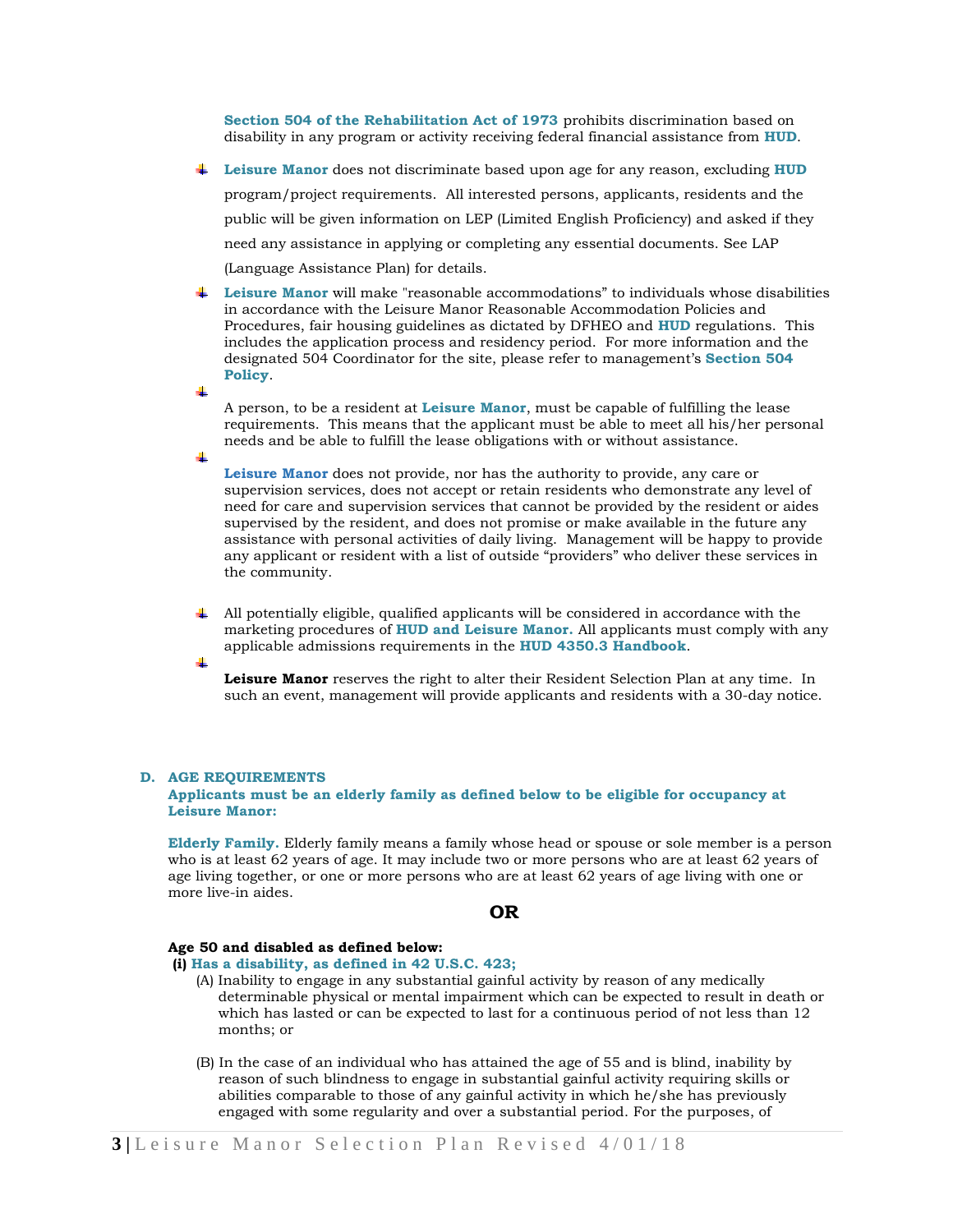this definition, the term blindness, as defined in section 416(i) (1) of this title, means central vision acuity of 20/200 or less in the better eye with use of a correcting lens. An eye which is accompanied by a limitation in the fields of vision such that the widest diameter of the visual field subtends an angle no greater than 20 degrees shall be considered for the purposes of this paragraph as having a central visual acuity of 20/200 or less.

#### **(ii) Is determined, pursuant to HUD regulations, to have a physical, mental, or emotional impairment that:**

- (A) Is expected to be of long-continued and indefinite duration,
- (B) Substantially impedes his or her ability to live independently, and
- (C) Is of such a nature that the ability to live independently could be improved by more suitable housing conditions; or

#### **(iii) Has a developmental disability, as defined in Section 102(7) of the Developmental Disabilities Assistance and Bill of Rights Act (42 U.S.C. 6001(8)), i.e., a person with a severe chronic disability that:**

- (A) Is attributable to a mental or physical impairment or combination of mental and physical impairments;
- (B) Is manifested before the person attains age 22;
- (C) Is likely to continue indefinitely;
- (D) Results in substantial functional limitation in three or more of the following areas of major life activity:
	- a. Self-care,
	- b. Receptive and expressive language,
	- c. Learning,
	- d. Mobility,
	- e. Self-direction,
	- f. Capacity for independent living, and
	- g. Economic self-sufficiency; and
- (E) Reflects the person's need for a combination and sequence of special, interdisciplinary, or generic care, treatment, or other services that are of lifelong or extended duration and are individually planned and coordinated.

#### **E. CITIZENSHIP REQUIREMENTS**

By law, only U.S. citizens and eligible non-citizens may benefit from federal rental assistance. Compliance with these rules ensures that only eligible families receive subsidy. These requirements apply to families making application to the property, families on the waiting list and residents. Assistance in Leisure Manor is restricted to the following:

- U.S. Citizens or nationals; and
- $\ddot{\bullet}$  Non-citizens who have eligible immigration status as determined by HUD.

All applicants who wish to be considered for the Section 8 units must submit evidence of citizenship or eligible immigration status at the time of application. All families, regardless of age must declare their citizenship or immigration status. Non-citizens (except those ages 62 and older) must sign a Verification Consent Form and submit documentation of their status or sign a declaration that they do not claim to have eligible status. Non-citizens age 62 and older must sign a declaration of eligible immigration status and provide a proof of age document. Management will verify eligible immigration status though the Department of Home Land Security web site. U.S. citizens must sign a declaration of citizenship.

Mixed families, a family with one or more ineligible family member and one or more eligible family members may receive prorated assistance.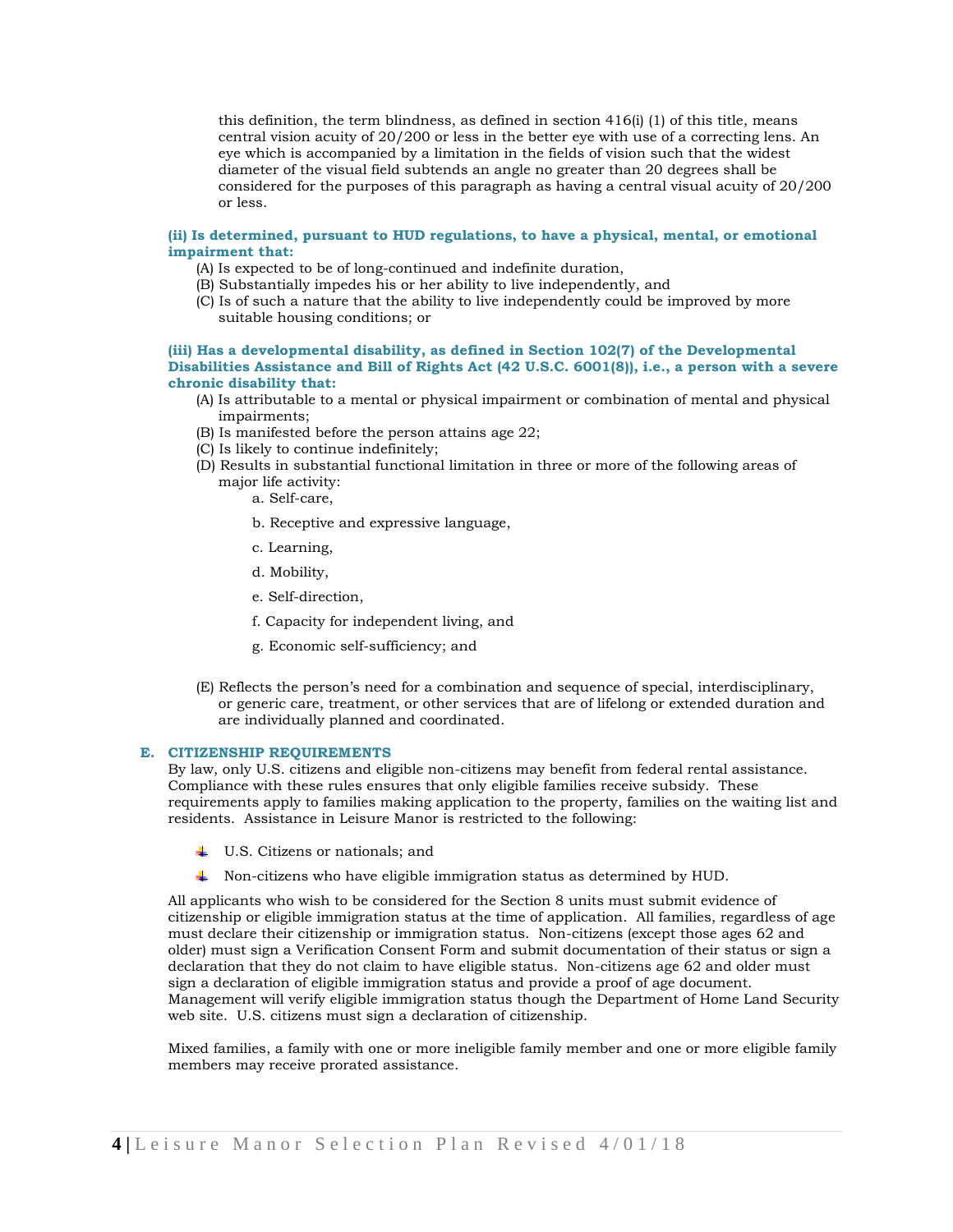# **F. INCOME REQUIREMENTS**

The local **"Section 8" Income Limits** apply to this property and applicants must meet specific income restrictions to be eligible for housing. This facility will house extremely low, very low, and low-income elderly individuals and families, per program requirements. You may request a copy of the current income limits from the Leisure Manor Office. A copy of the current income limits is referenced below.

**Zero Income**-An applicant or resident who claims zero income will be required to complete and sign a Certification of Zero Income on a monthly basis by the sixth  $(6<sup>th</sup>)$  of each month. If an applicant/resident does not apply for benefits for which they may be qualified (e.g., AFDC, unemployment, child support, etc.), verification by the Management Representative of not receiving benefits is not required. However, there must be a signed statement from the applicant/resident verifying that they have chosen not to participate in the benefit program for which they may be eligible in the applicant file.

**Maximum Income**-Applicant's household income limit cannot exceed the Maximum Income Limits for the household size as set forth by the **Department of Housing and Urban Development (HUD) (See below)***:*

#### **Effective April 1, 2018**

|                                | 1 Person    |  |
|--------------------------------|-------------|--|
| 100% Median Income             | \$56,100.00 |  |
| 95% BMIR Limit                 | \$53,295.00 |  |
| 80% Low Income Limit           | \$44,880.00 |  |
| 60% Low Income Limit           | \$33,660.00 |  |
| 50% Very Low-Income Limit      | \$28,050.00 |  |
| <b>30% Extremely Low Limit</b> | \$16,830.00 |  |
| Moderate (80% Low +\$5,500)    | \$50,380.00 |  |

# **G. SOCIAL SECURITY REQUIREMENT**

Regulations require that assistance applicants and residents, excluding residents age 62 and older as of January 31, 2010, whose initial determination of eligibility was begun prior to January 31, 2010, and those individuals who do not contend eligible immigration status, to disclose and provide verification of the complete and accurate SSN assigned to them. The requirement to disclose and provide verification of a SSN is no longer limited to those assistance applicants and residents six years of age and older.

disclose and provide verification of a SSN is no longer limited to those assistance applicants and residents six years of age and older.

The SSN, along with the name and date of birth of an individual, is used by HUD to verify the individual's identity, obtain employment and income information about the individual through computer matching programs for verification purposes at recertification and to ensure that the Department is not paying duplicate rental assistance on behalf of that individual.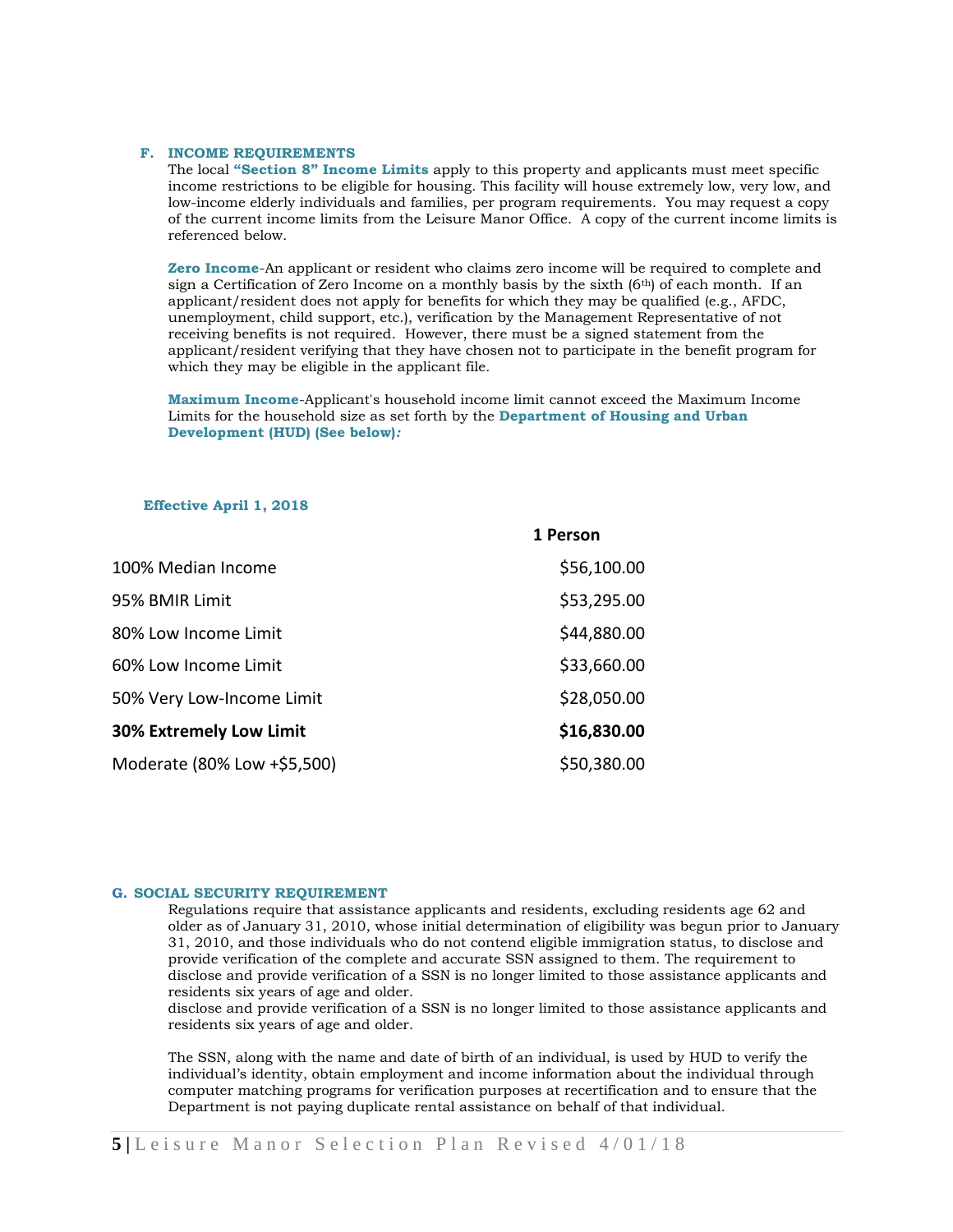**Exceptions to disclosure of Social Security Number:**

Individuals who do not contend eligible immigration status

**Mixed Families**: For projects where the restriction on assistance to noncitizens applies and where individuals are required to declare their citizenship status, the existing regulations pertaining to proration of assistance or screening for mixed families must continue to be followed. In these instances, we will have the Tenant's Citizenship Declaration on file whereby the individual did not contend eligible immigration status to support the individual not being subject to the requirements to disclose and provide verification of a SSN.

**NOTE: We will not deny assistance to mixed families due to nondisclosure of a SSN by an individual who does not contend eligible immigration status.** 

 **HUD regulations do not prohibit an individual (head of household with other eligible household members) with ineligible immigration status from executing a lease or other legally binding contract.**

**Individuals age 62 or older as of January 31, 2010, whose initial determination of eligibility was begun before January 31, 2010. Please note that only the Head of Household must be age 62 or older in order for household to be considered eligible**

- The eligibility determination is based on participation in either a Public or Indian Housing or Multifamily HUD assisted program. The eligibility date is based on the initial effective date of the form **HUD-50059 or form HUD-50058**, whichever is applicable.
- ₩., The exception status for these individuals is retained if the individual moves to a new assisted unit under any HUD assisted program or if there is a break in his or her participation in a HUD assisted program.
- $\ddot{\phantom{a}}$  When determining the eligibility of an individual who meets the exception requirements for SSN disclosure and verification, documentation must be obtained from the owner of the property where the initial determination of eligibility was determined prior to January 31, 2010, that verifies the applicant's exemption status. This documentation must be retained in the tenant file. **Leisure Manor will not accept a certification from the applicant stating they qualify for the exemption.**
- Existing residents as of January 31, 2010, who have previously disclosed their SSN and HUD has determined their SSN to be valid.

# **H. VALIDATION OF SOCIAL SECURITY NUMBER**

Leisure Manor will confirm HUD's validation of the tenant's SSN by viewing the Household's Summary Report and the Identity Verification Report in the EIV system.

#### **I. TIMEFRAME FOR PROVIDING SOCIAL SECURITY NUMBERS**

# **APPLICANTS CURRENTLY ON OR APPLYING TO WAITING LIST**

Applicants do not need to disclose or provide verification of a SSN for all non-exempt household members at the time of application and for placement on the waiting list. However, applicants must disclose and provide verification of a SSN for all non-exempt household members before they can be housed.

# **HOUSING APPLICANTS FROM THE WAITING LIST**

If all non-exempt household members have not disclosed and/or provided verification of their SSNs at the time a unit becomes available, the next eligible applicant will be offered the available unit. The applicant who has not disclosed and/or provided verification of SSNs for all non-exempt household members has 90 days from the date they are first offered an available unit to disclose and/or verify the SSNs. During this 90-day period, the applicant may, at its discretion, retain its place on the waiting list. After 90 days, if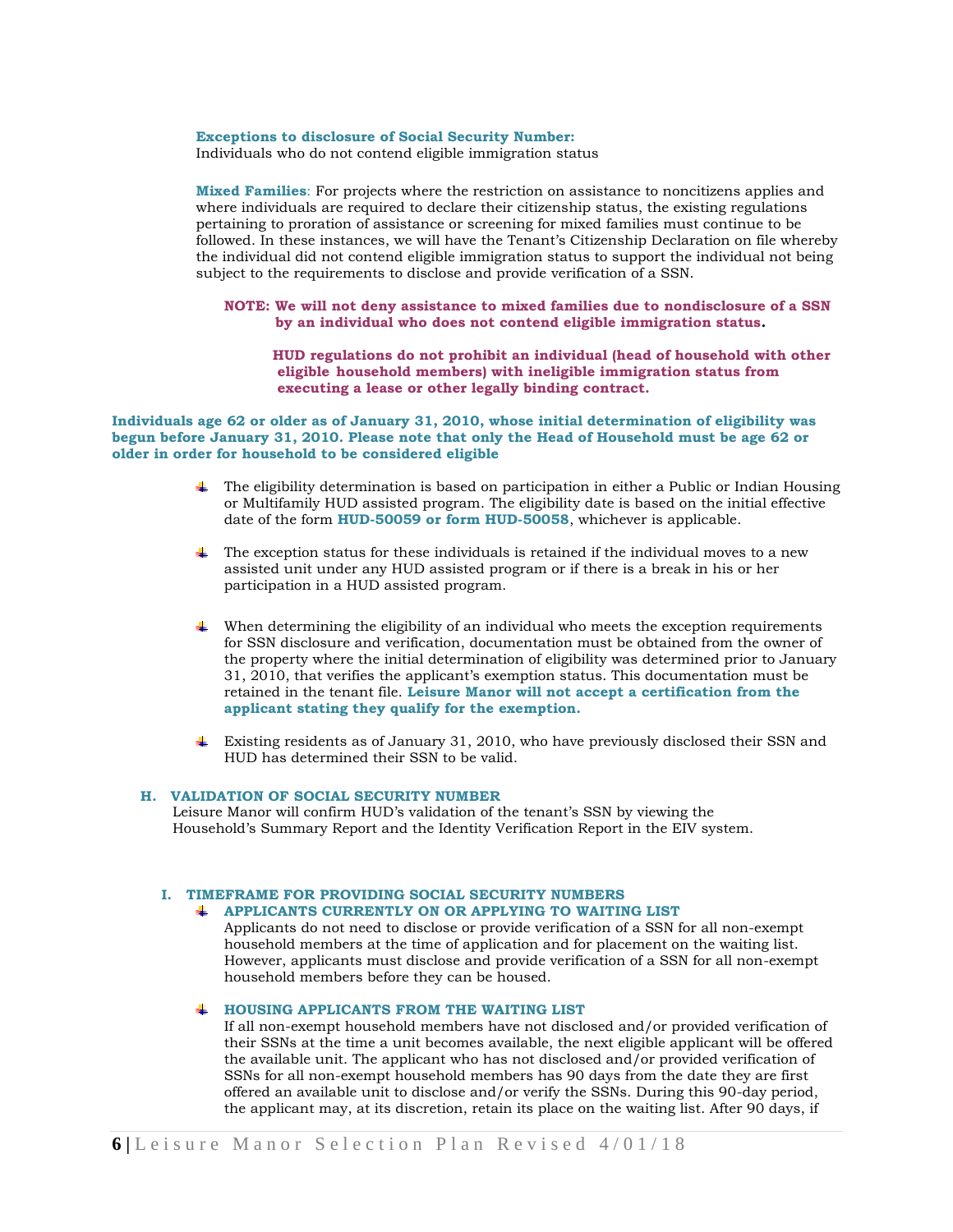the applicant is unable to disclose and/or verify the SSNs of all non-exempt household members, the applicant should be determined ineligible and removed from the waiting list.

# **I. VERIFICATION OF SOCIAL SECURITY NUMBER**

Leisure Manor will verify and document each disclosed SSN by:

Obtaining the documentation listed below from each member of the applicant's or tenant's household:

#### **Acceptable Verification Documents**

Social Security Card

# *If you do not have a Social Security Card, Leisure Manor may ask you to provide one or more of the following documents:*

- 1. Bank Statement
- 2. Court Records
- 3. Driver's License with Social Security Number
- 4. Earnings Statements on payroll stubs
- 5. Form 1099
- 6. Life insurance policy
- 7. Original document issued by a federal or state government agency which contains the name, SSN, and other identifying information of the individual
- 8. Retirement benefit letter
- 9. SSA Benefit Award Letter
- Making a copy of the original documentation submitted, returning the original to the individual and retaining the copy in the file folder;
- Recording the SSN on line 45 of the form HUD-50059 and transmitting the data to TRACS in a timely manner.
- $\ddot{\phantom{1}}$  To ensure that the SSN transmitted to TRACS is valid, Leisure Manor will use the Failed EIV Pre-Screening Report and the Failed Verification Report in EIV in accordance with the instructions in the current HUD Housing Notice, *Enterprise Income Verification System***.**

The Failed EIV Pre-Screening Report identifies residents who failed the EIV pre-screening test due to invalid or missing personal identifiers.

The Failed Verification Report identifies residents that have had their personal identifiers sent to SSA, via HUD's computer matching program with the SSA, but the data could not be verified by SSA due to missing or invalid information or other SSA issues.

# **SOCIAL SECURITY NUMBER DOCUMENT REJECTION**

We will reject a document that:

- $\overline{\phantom{a}}$  Is not an original document; or
- Is the original document but it has been altered, mutilated, or is not legible; or
- $\overline{\mathbf{4}}$  Appears to be a forged document (e.g., does not appear to be authentic).

Applicant or tenant will be notified in writing regarding the reason(s) why the document(s) is not acceptable and request the individual obtain acceptable documentation.

# **ONCE SOCIAL SECURITY NUMBER VERIFIED**

Once the individual's SSN has been verified, Leisure Manor will remove and destroy the . . copy of the documentation referenced above by no later than the next recertification of family income or composition.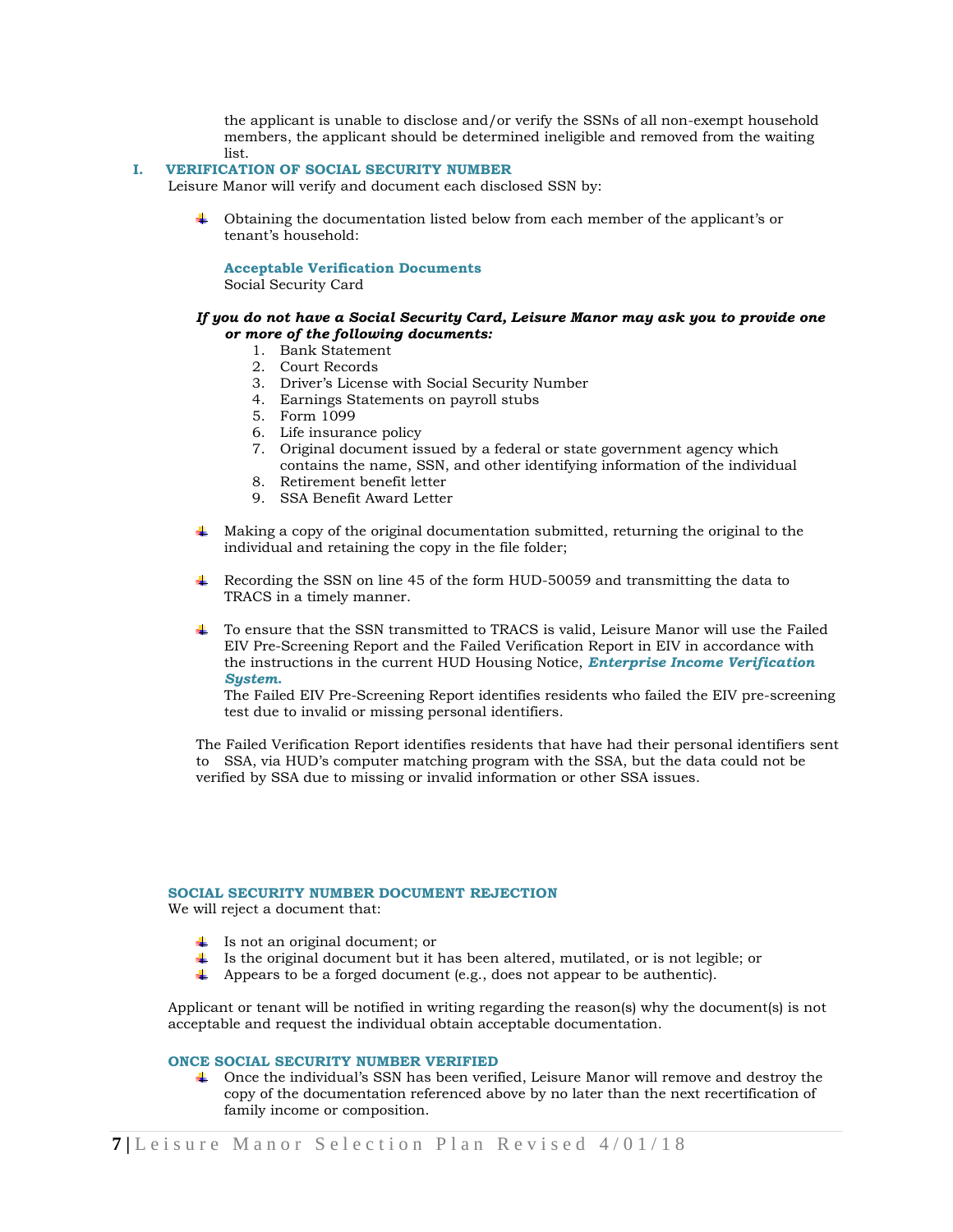- $\ddot{\phantom{1}}$  Paper documentation will be destroyed by shredding, pulverizing or burning.
- $\ddot{\phantom{1}}$  Electronic documentation will be destroyed by erasing or permanently deleting the file.
- $\ddot{\phantom{a}}$  The retention in the tenant file of the Household Summary Report from the EIV system which will report the status of the identity verification process provides verification of the SSN. Retaining this report in the tenant file and destroying the copy of the SSN documentation will minimize the risk of exposing the individual's SSN.

# **J. ELIGIBILITY REQUIREMENT FOR STUDENTS WHO ARE HEAD OR CO-HEAD OF A HOUSEHOLD**

The applicant who is the head and/or co-head in the household must be of legal contract age under state law. The individual must have established a household separate from parents or legal guardians for at least one year prior to application for occupancy or he/she meets the U. S. Department of Education's definition of an independent student. The individual must not be claimed as a dependent by parents or legal guardians pursuant to IRS regulations. The individual must obtain a certification of the amount of financial assistance that will be provided by parents, guardians or others signed by the individual providing the support. This certification is required even if no assistance will be provided. The financial assistance provided by persons not living in the unit is part of annual income that must be verified to determine eligibility and at annual recertification to determine rent.

# **K. POLICY FOR ELIGIBILITY OF STUDENTS TO RECEIVE SECTION 8 ASSISTANCE Restrictions on Eligibility of Students for Section 8 Assistance**

Leisure Manor is required to determine whether applicants are eligible to occupy the subsidized property and receive housing assistance. Eligibility is determined by federal statute and HUD regulation. For HUD programs, eligibility is only determined at move-in or at initial certification except as discussed in paragraphs \*\*3-13, Determining Eligibility of College Students for Assistance\*\* and paragraphs \*\*3-16 of the HUD 4350.3 Handbook, Determining the Eligibility of a Remaining Member of a Resident Family. \*\*HUD's general eligibility requirements are found in HUD's regulations at 24 CFR, part 5.

No assistance shall be provided under Section 8 of the 1937 Act to any individual whom:

- **a) Is enrolled as either a part-time or full-time student at an institution of higher education for the purpose of obtaining a degree, certificate, or other program leading to a recognized educational credential; b) Is under the age of 24**
- **c) Is not married**
- **d) Is not a veteran of the United States Military;**
- **e) Does not have a dependent child;**
- **f) Is not a person with disabilities, as such term is defined in (b) (3) (E)) and was not receiving section 8 assistance as of November 30, 2005**
- **g) Is not living with his or her parents who are receiving Section 8 assistance; and**
- **h) Is not individually eligible to receive Section 8 assistance and has parents (the parents individually or jointly) who are not income eligible to receive Section 8 assistance**

For a student to be eligible independent of his or her parents (where the income of the parents is not relevant), the student must demonstrate the absence of, or his or her independence from, parents. Leisure Manor may use additional criteria for determining the student's independence from parents and the student must meet, at a minimum **all** of the following criteria to be eligible for Section 8 assistance. The student must: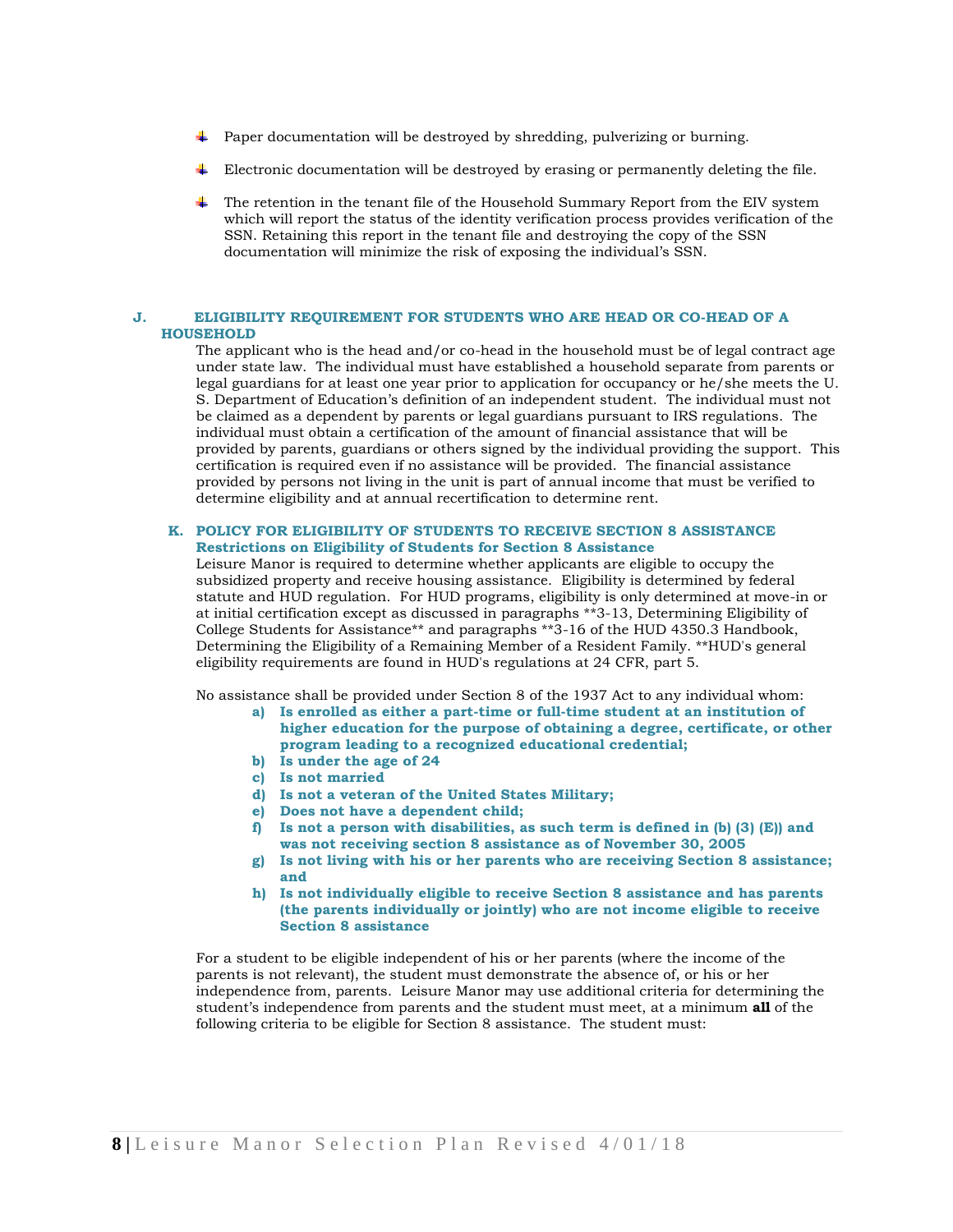- **a) Be of legal contract age under state law;**
- **b) Have established a household separate from parents or legal guardians for at least one year prior to application for occupancy, or Meet the U.S. Department of Education's definition of an independent student.**
- **c) Not be claimed as a dependent by parents or legal guardians pursuant to IRS regulations; and**
- **d) Obtain a certification of the amount of financial assistance that will be provided by parents, signed by the individual providing the support. This certification is required even if no assistance will be provided.**

*Any financial assistance a student receives (1) under the Higher Education Act of 1965, (2) from private sources, or (3) from an institution of higher education that is in excess of amounts received for tuition is included in annual income, except if the student is over the age of 23 with dependent children or if the student is living with his or her parents who are receiving Section 8 assistance.* 

*If an ineligible student is a member of an applicant household or an existing household receiving Section 8 assistance, the assistance for the household will not be prorated but will be terminated in accordance with the HUD guidance* 

During the application process, management will appropriately screen applicants and households for eligibility under this final rule. An applicant who is a student and who does not meet the income eligibility requirements or jointly, do not meet the income eligibility requirements for **Section 8** assistance are not eligible for **Section 8** assistance and will be prohibited from participating in the program. A student under the age of 24 who is not a veteran, unmarried, does not have a dependent child and who is currently receiving **Section 8** assistance, if at recertification is determined to be ineligible, will have his/her assistance terminated.

*Leisure Manor will determine a student's eligibility for Section 8 assistance at move-in, annual recertification, initial certification (when an in-place resident begins receiving Section 8), and at the time of an interim recertification if one of the family composition changes reported is that a household member is enrolled as a student*

**\*\*Students with disabilities receiving Section 8 as of November 30, 2005 are exempt from the Independent Student restrictions on receiving Section 8 Rental Assistance.** 

*NOTE: Leisure Manor cannot evict or require an ineligible student to move from a unit as long as the student is in compliance with the terms of the lease.*

**L. PROCEDURES FOR ACCEPTING APPLICATIONS AND SELECTING FROM THE WAITING LIST**  All persons/families interested in applying for housing at **Leisure Manor** must comply with the following requirements to be "considered for housing":

# **Applications may be picked up at the Management Office located at 2901 El Camino Avenue Sacramento, California, 95821 between the hours of 10:00 a.m. - 4:00 p.m., Monday through Friday.**

Requests for applicants to be sent through the mail may be made by writing to the above address or by telephoning **(916) 481-5151** during the above business hours. Applications should be returned during business hours in person or via first class mail. Allowances will be made for persons with mobility impairments, who request a reasonable accommodation or who live out-ofstate. Applications will be date and time stamped and applications will enter the Waiting List in the chronological order of receipt.

- $\ddot{\phantom{a}}$  Application must list all family members who will reside in the unit.
- $\Box$  Applicant must present an acceptable credit/criminal history per credit and criminal screening criteria established by management, as reported by a credit bureau and/or by any credit references listed on the application. A credit/criminal report will be run on the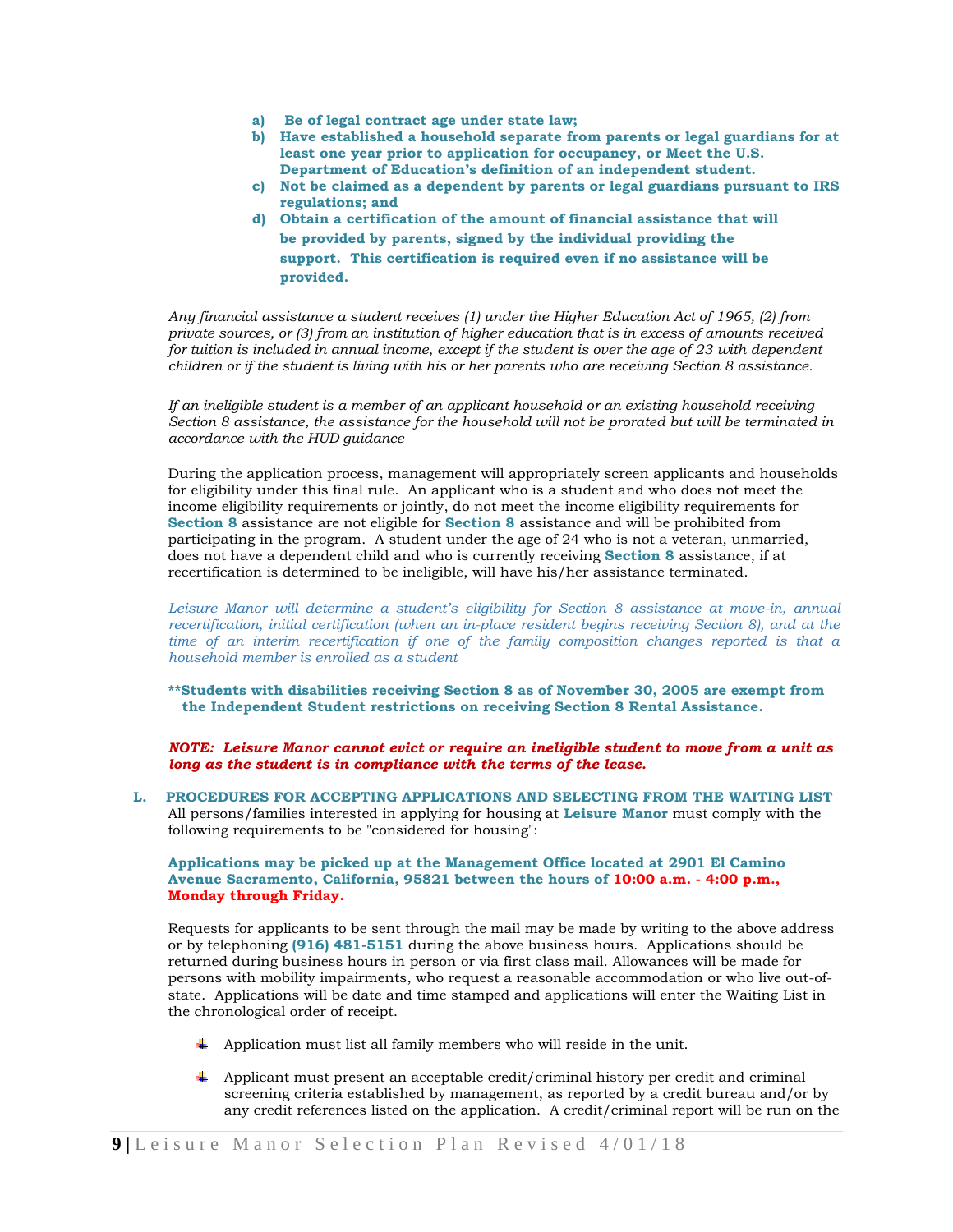applicant(s) by the Leisure Manor in accordance with HUD Notice H2012-11, all applicants age 18 or older will be subject to a criminal background check. Applicant must not have an eviction for drug related criminal activity or display a pattern of abuse of alcohol that would interfere with the health, safety or right to a peaceful enjoyment of the premises by other residents. No family member can have a conviction other than acquittal for any sexual offense.

- Provide good/acceptable references from all landlords, both current and previous, listed on the application and in credit bureau files.
- Provide proof of citizenship for household members as well as social security numbers for members of the family in accordance with Sections E, F, G and H of this document.
- $\ddot{\phantom{a}}$  Show that the applicant has the ability to fulfill all the lease requirements (with or without care assistance) where applicable.
- Demonstrate satisfactory housekeeping habits that will not jeopardize the health, security or welfare of other residents.

All of this information will be verified in accordance with **HUD Regulations and Requirements**, as stated in **HUD Handbook 4350.3** and all revisions. Applicants will be required to sign appropriate forms authorizing management to verify any and all factors that affect the applicant's eligibility or the rent that the applicant will pay. All of this information may be released by **HUD** to other Federal, State and Local Agencies.

In the event the applicant is personally unable to complete the form, the applicant must provide the information to someone assisting in completing the form. The person assisting the applicant must sign and date the application, indicating that it was completed at the direction of the named applicant.

If an applicant fails to supply all necessary verification forms, information, or meet the requests of the application process, or **Leisure Manor** cannot obtain verification of specific required information due to illegible forms/application, the applicant will be rejected (please refer to **Rejection Procedures** for further information).

**\*\*If the applicant is a person with disabilities, Management must consider extenuating circumstances where this would be required as a matter of reasonable accommodation.** 

# **M. PROCEDURE FOR ACCEPTING APPLICATIONS AND PRE-APPLICATIONS**

1) **Initial Application. Applications are taken only when the Wait List is open for unit type being requested. This property does not use pre-applications. All Prospective residents 18 years and over must fill out the application in full. The form is reviewed with the applicant(s) if application is returned in person to make sure that answers are clear and that all information is given**. All persons intended to reside in the apartment must be named, and no one not listed may live in the unit. If an appropriate unit is available now or in the near future, and no eligible waiting list applicant has priority, the application is processed immediately for approval or rejection.

The application information allows tentative determination (subject to confirmation) of the applicant's eligibility (family size, household characteristics, estimated anticipated annual income, assets now owned and disposition of assets during the previous two years.) Disability status is required **only** if the applicant is requesting a disabled-accessible unit or special accommodation.

Applications may be picked up and dropped off in the management office Monday thru Friday from 10:00 am to 4:00 pm. We do not accept faxed copies. You may also mail your **completed** application. See above for address.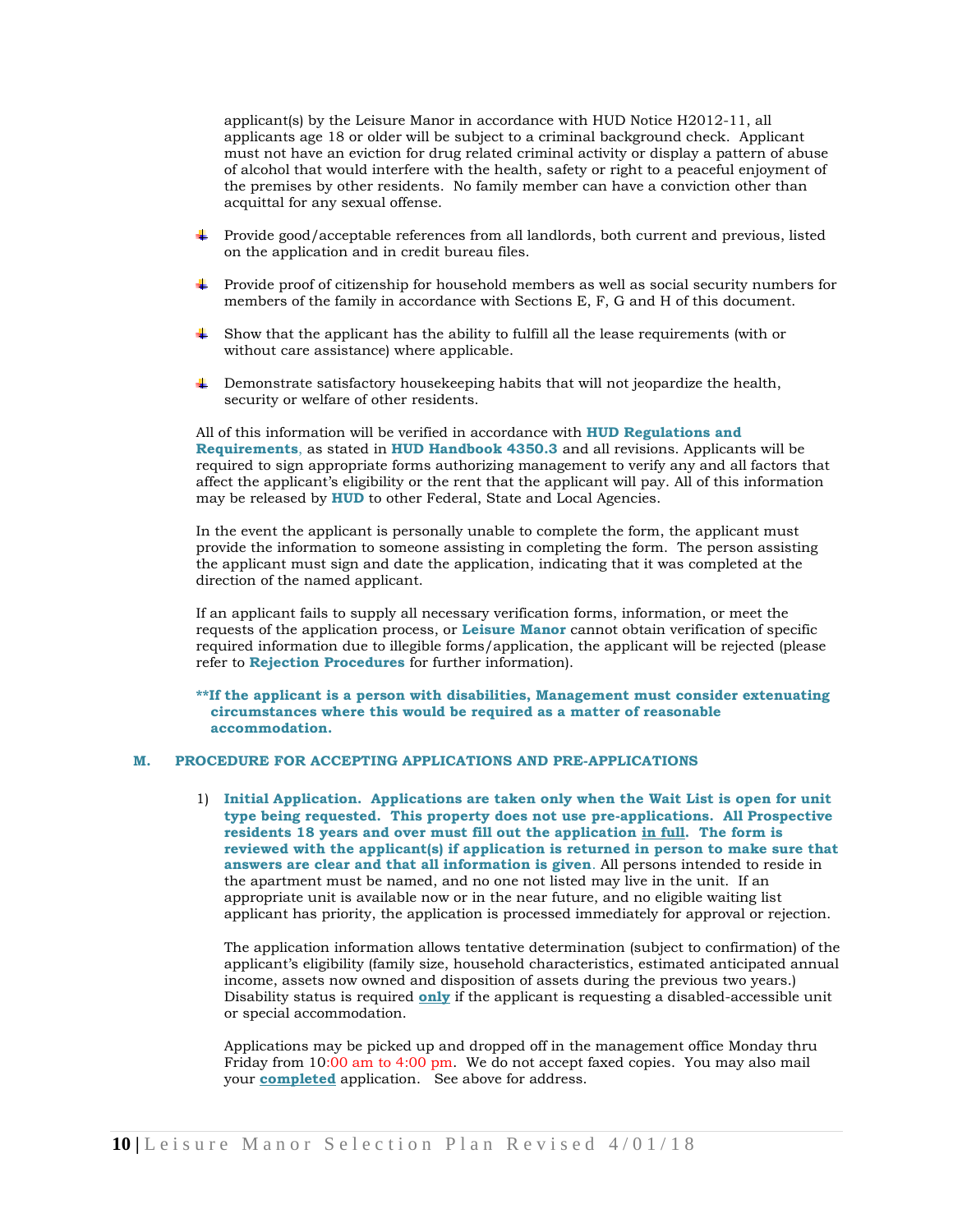- 2) **Pre-Qualifying Eligibility.** The three applicants at the top of the waiting list are considered active prospects even if a unit is not yet available. Steps are taken to qualify the applicants so that when a unit becomes available the pre-screening, including verifications, is already completed. Verifications are kept current within 120-day periods. If the top applicant is found to be ineligible, the next party on the wait list is the lead applicant.
- 3) **Interview.** An interview is held to determine final qualifications of the applicant to be placed in the next available unit. Application information is updated, the applicant is advised of the penalty for false information, current income and asset data are checked, and additional verification forms are signed if needed. Social Security information or certifications are given. Potential accommodation for disabled applicants is considered. Final occupancy determination is not made until certification procedures are completed.
	- Upon receipt of the original application, the application is preliminarily reviewed. The initial review will be for application completeness, to make sure that the application is legible and to initially determine if the applicant appears to qualify for the **Section 8 Program**. This in no way means that an applicant qualifies, or is eligible. Eligibility can be confirmed only after all items, which may have any bearing on the rent that the applicant may pay, or subsidy he/she may receive are verified: income, assets, family composition, etc. The applicant must be determined eligible to be offered housing.
	- As an applicant's name approaches the top of the Waiting List, or when an applicant is being offered housing, a formal interview will be scheduled. At that time the applicant is interviewed, all items on the application will be discussed and confirmed, and verification forms will be signed by the applicant authorizing management to verify all of these issues/items. Until all items are verified, eligibility cannot be determined, nor any housing offered. Management must attempt to verify all factors with "third party" written verification, per **HUD Regulations and Procedures**.
	- In the absence of third party verification within 14 days after attempting third party verification, and no response being received, management will use "Review of Documents" to verify items/issues in accordance with the **HUD Handbook 4350.3** and all revisions.
- 4) **Placement on Wait List.** A wait list is maintained for each unit **type. If no appropriatetype unit is available for eligible applicants, they are placed on the list for desired unit type, if requested.** Based on current experience with turnover on that unit type, an estimate is made as to the possible length of waiting time. **No promise is made**, since conditions, time schedules and priorities may change.
	- Any applicant who appears to qualify after **Leisure Manor** reviews the application, but before any information is formally verified, and for whom a unit is not currently available, will be placed on the Waiting List. All received applications are noted with date and times received, and enter the Waiting List in the chronological order of receipt. One Waiting List is maintained for all apartments at **Leisure Manor**. The applicant is informed of the approximate wait for a unit and/or placement position on the waiting list. It is the applicant's responsibility to report changes on the application to **Leisure Manor** in a timely fashion.
	- Any applicant on the Waiting List is required to contact **Leisure Manor** every six (6) months to update their information, by completing a revised application form when necessary. Any applicant on the Waiting List is required to contact the **Leisure Manor** when a change of address, phone, income or family composition occurs. This contact must be done in the form of writing. Contact may be initiated by **Leisure Manor** in the form of a routine letter/postcard, sent to all applicants on the Waiting List, requesting update information, asking if they wish to remain on the Waiting List and stating that if the letter is not responded to within fourteen (14) days, their name will be dropped from the Waiting List without further notice.
	- When the number of names/families on the Waiting List for any particular size exceeds the annual apartment turn over for that size unit, the Waiting List may be closed. Management will advise potential applicants of the closure of the waiting list and refusal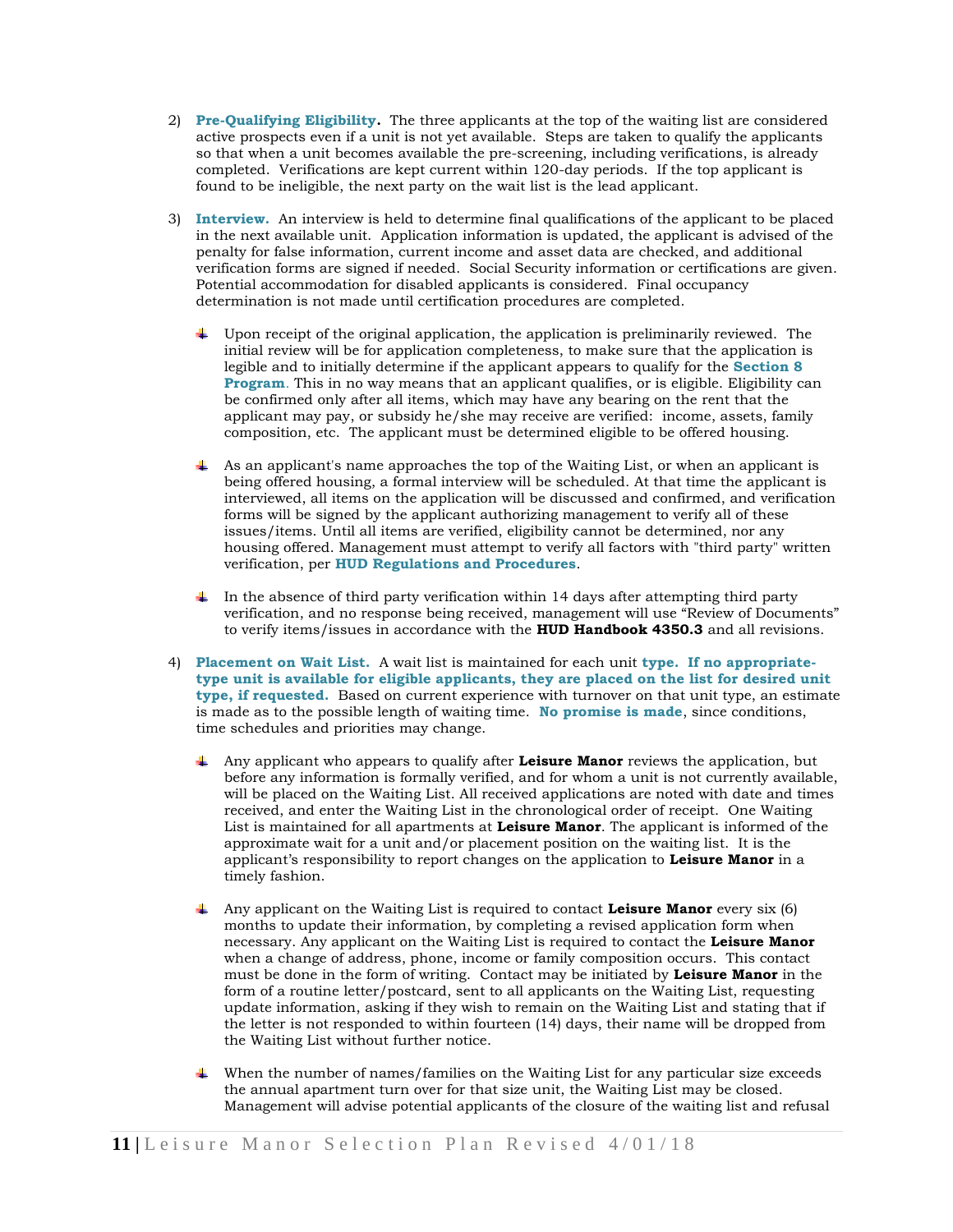to take additional applications. A notice will be prominently posted in the Management/rental office or reception area and in a local newspaper, stating the reason Waiting List is closed and the effective date of the closure. When the Waiting list is to be reopened, notice of this will be placed in the same local publication, as well as notifications sent to appropriate social service agencies stating when the Waiting List will be re-opened, as well as times and days that applications will be taken. This is done in accordance with the **Affirmative Fair Housing and Marketing Plan (HUD Form 935.2A**).

- If an applicant on the Waiting List is offered an apartment and refuses the offered apartment, he or she may remain on the Waiting List if the refusal is for a verifiable medical reason. The applicant will move to the bottom of the Waiting List. Any other refusal reasons are considered valid reasons for refusal at management's discretion. In any event, a second refusal, for any reason other than one due to a disability, will cause the application to be rejected and the applicant's name removed from the Waiting List. This applicant may reapply in the future, at a time that applications are being taken.
- When a unit becomes available, in-place residents requiring a different unit will be housed appropriately before we move in an applicant on the Waiting List. This allows management to treat current residents having the greatest housing need prior to applicants on the Waiting List. In this manner, we are able to avoid displacing, through any action, current residents whose housing needs have changed since admission.
- $\overline{\phantom{a}}$  Applicants who are experiencing hardships due to health or financial reasons will not be moved from their original date on the waiting list if proper documentation is received by management.
- 5) **Notification and Updating.** The applicant is notified when an appropriate unit is available. Applicant interest is verified at least annually. The applicant can be asked to re-contact the office in six months; however, management is responsible for reviewing the list and confirming continued applicant interest and eligibility. An annual inquiry letter sent by management does this. If there is no response from applicant within two weeks after sending letter, or a negative response (returned undeliverable), the applicant is removed from the waiting list.
- 6) **Applicant Refusal.** Applicants who are offered occupancy and refuse an apartment two different times will be removed from the waiting list, unless the applicant has a verified "hardship". A "hardship" will be defined as, but not limited to, undue financial burden or poor health.
- 7) **Holding Period.** An apartment will be held for a maximum of 14 days for an applicant (from the time the applicant is notified that an apartment is available) to effective date of the lease.
- 8) **Changes to Application.** All changes to the application and waiting list updates must be in writing from the applicant. Changes to the application will become effective when received from the applicant at the rental office. It is the responsibility of applicant to notify management of any changes to the contact information. Applicants may be rejected if they do not keep management informed of current contact information.
- 9) **Process Start.** When the applicant's name nears the top of the Waiting List, the detailed verifications process begins. Resident files contain documentation of all verifiable data. All information pertinent to the eligibility, admission and continued occupancy of a resident household must be verified in accordance with Federal program regulations. Interviewing and documentation will be completed by the management staff to ensure that all applicants/residents are made aware of the Federal program regulations. Verifications will be used to determine if all of the information contained on the Application/Recertification Checklist is true and correct. Information to be verified includes, but is not limited to:
	- **↓** Allowances
	- $\overline{\phantom{a}}$  Assets
	- **↓** Credit History
	- **↓** Criminal Record
	- Enterprise Income Verification (EIV) will be used to determine if applicants are receiving Section 8 subsidy from their current landlord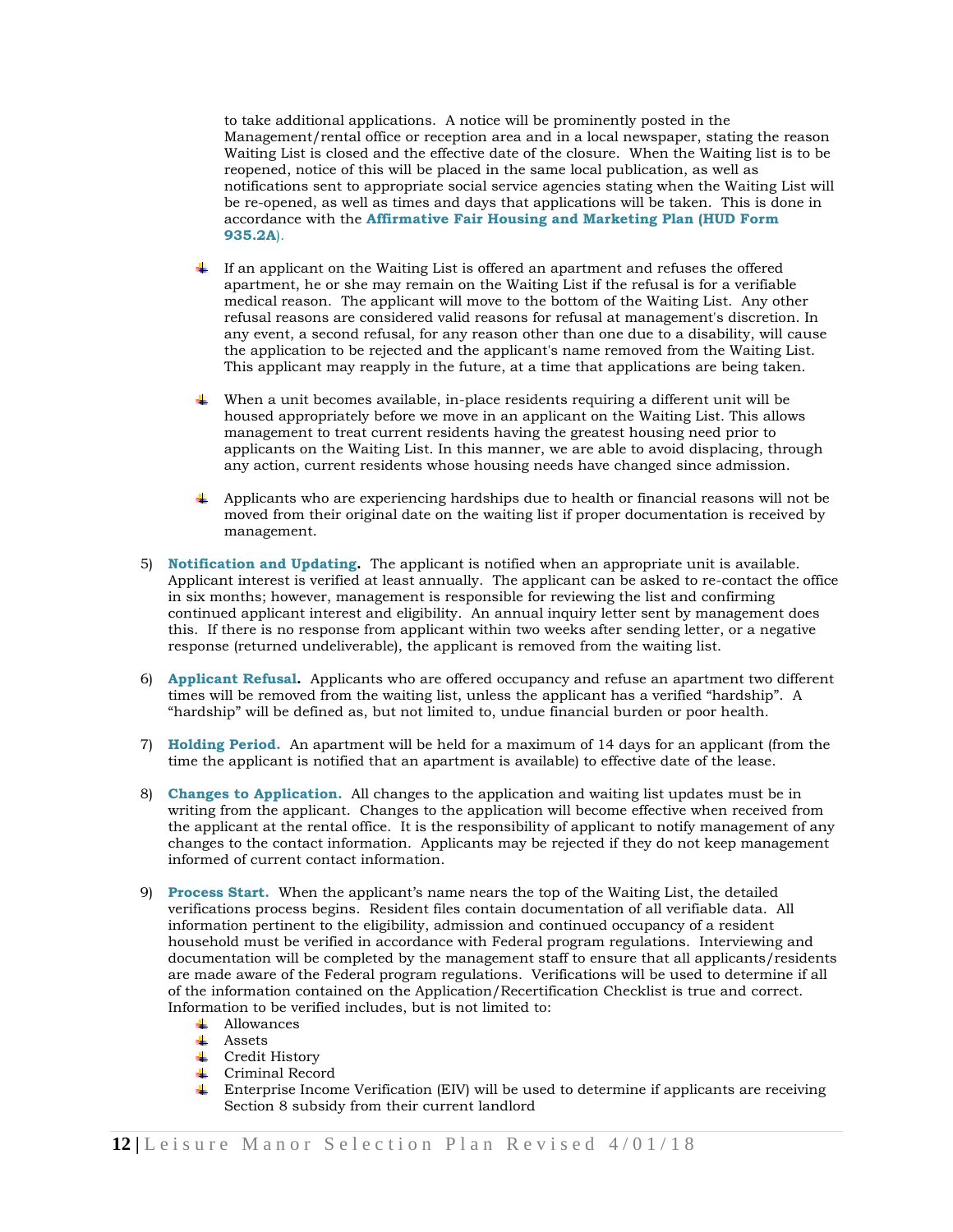- **Enterprise Income Verification (EIV) will then be used on all residents at their interim and** annual recertification to check the records kept by certain public agencies
- $\overline{\phantom{a}}$  Family Composition
- $\overline{\phantom{a}}$  Income from all sources
- $\downarrow$  Rental History
- $\overline{\phantom{a}}$  SAVE System for noncitizen status

**Interview.** The eligible applicant/resident is interviewed by the Management Representative to determine their eligibility status. At this time, the applicant/resident is requested to sign releases for verification.

**Documents.** All "permanent" documents (photo identification i.e. driver licenses, birth certificates, social security cards, etc.) are photocopied and placed in the applicant/resident file, at the time of application.

 **Independent Verification.** Third parties are used as a primary source for information.

**Release Consent.** All applicants and residents (age of 18 and up) are required to sign Consent to the Release of information (HUD 9887 AND 9887a) at admission, annual recertification, interim recertification or initial certification. Failure to do so is grounds for rejection or termination of your lease.

**Zero Income.** An applicant or resident who claims zero income will be required to complete and sign a Certification of No Income on a monthly basis by the sixth  $(6<sup>th</sup>)$  of each month. If an applicant/resident does not apply for benefits for which they may be qualified (e.g., AFDC, unemployment, child support, etc.), verification by the Management Representative of not receiving benefits is not required. However, there must be a signed statement from the applicant/resident verifying that they have chosen not to participate in the benefit program for which they may be eligible in the applicant file.

# **N. ENTERPRISE VERIFICATION SYSTEM (EIV)**

The use of the EIV system as upfront income verification (UIV) technique, serves as a valuable tool in validating tenant reported income during interim and annual recertification of family income; as well as in streamlining the income verification process, resulting in less administrative burden in complying with third party verification requirements. EIV helps identify and cure inaccuracies in housing subsidy determinations, which benefits Leisure Manor, residents and taxpayers by ensuring that the level of benefits provided on behalf of families is proper. Finally, the use of EIV assists in preventing fraud, waste and abuse within Multifamily Housing's Rental Assistance Programs.

# **EXISTING TENANT SEARCH REPORT**

This report identifies applicants applying for assisted housing that may be receiving rental assistance at the time of application processing at another location.

We will use this report during the interview process as follows:

(1) When we are processing an applicant for admission to determine if the applicant or any applicant household members are currently being assisted at another Multifamily Housing or Public and Indian Housing (PIH) location.

(2) Discuss with the applicant if the report identifies that the applicant or a member of the applicant's household is residing at another location, giving the applicant the opportunity to explain any circumstances relative to his/her being assisted at another location.

(3) Follow up with the respective PHA or O/A to confirm the individual's program participation status before admission, if necessary, depending on the outcome of the discussion with the applicant. The report gives Leisure Manor the ability to coordinate moveout and move-in dates with the PHA or Owner/Agent of the property at the other location.

(4) Retain the search results with the application along with any documentation obtained as a result of contacts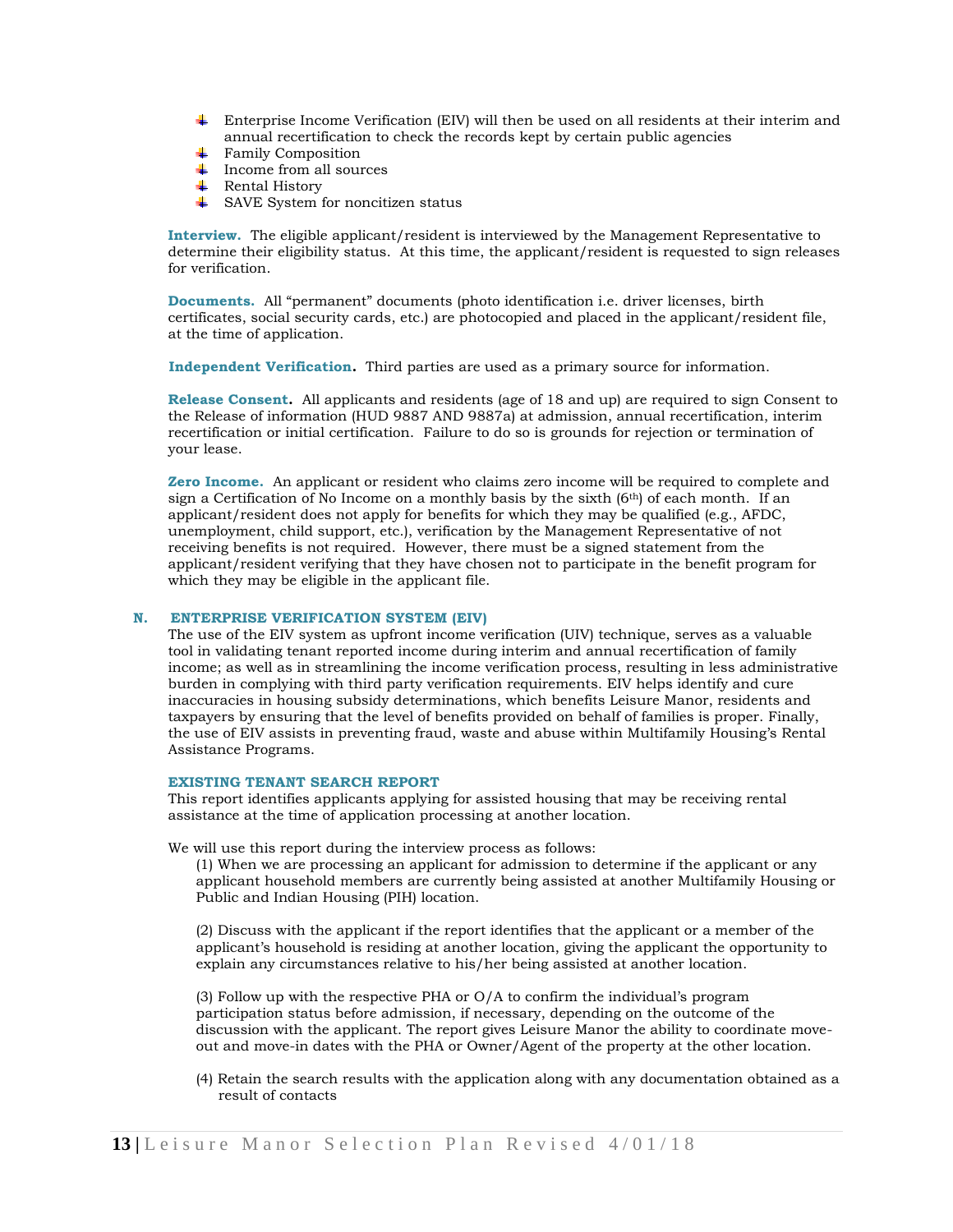#### **ANNUAL RECERTIFICATION**

A current form HUD-9887 must be on file before accessing the employment or income data contained in EIV for a tenant. The form must be signed and dated by:

- (1) Each adult member of a household regardless of whether he or she has income.
- (2) The head of household, spouse or co-head, regardless of age, and each family member who is 18 years of age or older must sign and date the form at move-in, at initial (when tenant begins receiving a subsidized rent, e.g., Section 236, tenant begins receiving **Section 8** and annual recertification)
- (3) A family member when he/she turns 18.

The form is valid for 15 months from the date of signature.

 **HUD recommends that at annual recertification or reexamination, Owner /agents (o/a s) ask whether the tenant or any member of the tenant's household is subject to a state lifetime sex offender registration in any state program in any state. Owner and PHAs should verify this information using the DRU SJODIN national sex offender database and/or other official, federal, state, and other official federal, state, and local resources and document this information in the same manner as at admission.**

**All residents will be required to complete an annual recertification questionnaire at annual recertification and answer question as to whether the tenant or any member of the tenant's household is subject to a state lifetime sex offender registration in any state program in any state.**

**Additionally, management will use the DRU SJODIN national sex offender database to determine whether the tenant or any member of the tenant's household is subject to a state lifetime sex offender registration in any state program in any state and document this information in the same manner as at admission.**

# **O. PROCEDURES FOR APPLYING PREFERENCES INCLUDING INCOME-TARGETING IN SECTION 8 PROPERTIES**

# 1) **Preferences.**

**Leisure Manor** has permanently suspended Federal Preferences, in accordance with HUD directives. However, preference will be given to individuals and families displaced by government action or a presidentially declared disaster. In the event of such a displacement by government action, selection of displaced applicants will follow in compliance with the Extremely Low Income requirements.

Preferences **affect only the order of applicants on the Wait List**. They do not make anyone eligible who was not otherwise eligible, and they do not change management's right to adopt and enforce resident screening criteria (please refer to **ELI Procedures** within this Plan for further information).

- **2) Special Priority. Leisure Manor has ten apartments specially equipped for persons with physical disabilities. Disabled applicants have priority; for these 10 designated apartments when available. Reasonable accommodations will be made for those people who are disabled and or disabled in accordance with Section 504. Priority for disabled designated apartments will be first given to current residents.**
- 3) **Income-Targeting (HUD 4350.3: 4-5)**. Leisure Manor is required to lease not less than 40% of the dwelling units (assisted under the contract) that become available for occupancy in any project fiscal year to extremely low-income families. To accomplish this income-targeting requirement, management will alternate between the first extremely low-income applicant on the waiting list and the applicant at the top of the waiting list **(HUD 4350.1, 4-5 B 2 b (2)).**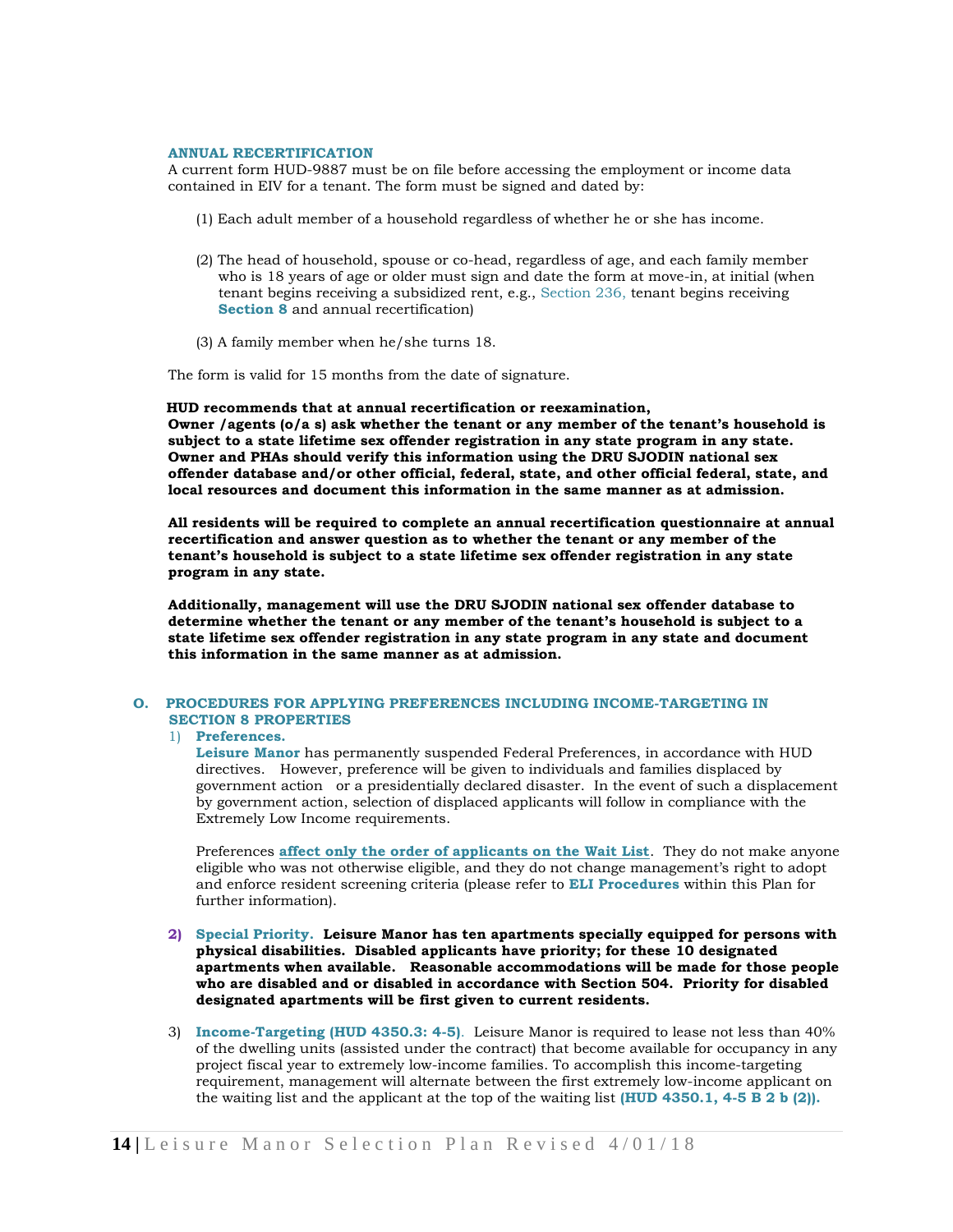To implement this method, Leisure Manor will select the first extremely low-income applicant on the waiting list (which may mean "skipping over" some applicants with higher incomes) for the available unit, and then select the next eligible applicant currently at the top of the waiting list (regardless of income level) for the next available unit. As subsequent units become available, resident selection continues to alternate between the next extremely lowincome applicant and the eligible applicant and the eligible applicant at the top of the waiting list until the 40% target is reached. A status letter will be sent to any qualified applicant who may have been skipped over in order to meet HUD required income targeting.

#### **P. APPLICANT SCREENING CRITERIA**

The following are areas management will consider when approving applicants for residency:

#### **Assets**

In accordance with the Department of Housing and Urban Development's guidelines, we will apply an asset test to all applicants.

Assets include all liquid asset accounts, including but not limited to Checking Accounts, Certificates of Deposit, Gifts, Savings Accounts and stocks.

#### **Causes for Rejection**

An applicant will only be rejected after consideration of the Mitigating Circumstances Policy, including but not limited to successful rent payment history over the past 48 months. The causes for rejection are further outlined in each of the sections noted below.

#### **Certification Process**

Upon initial occupancy, household income cannot exceed the income restriction for the respective unit size as determined by the area median income which is adjusted for household size.

Third-party income verification will be required from all sources, including, but not limited to:

- Child/Spousal/Family support;
- ₩. Disability;
- Employment;
- Government Assistance, SSI, TANIF, AFDC, GA, etc.;
- Pensions/Retirement/Annuities;
- Property, Home, Stocks, Bonds, Annuities, IRA, etc.;
- Savings and Checking;
- ₩. Social Security;
- ₩., Unemployment Benefits

Income calculations are based on the household's annual anticipated gross income for the 12 (twelve) months. Annual gross income includes income from any and all assets.

#### **Credit**

A credit check will be run on all applicants 18 years and over at initial certification as condition of occupancy.

#### **Credit standards are set forth below:**

Applicant passes review by credit agency and/or by direct contact with banks and other financial sources. Lack of credit history in itself does not justify rejection. Past credit problems may be explained by the applicant so that credit judgment is made on current information.

Credit reports are pulled for all adult household members. Each member must meet the same requirements. Although there are some exceptions listed below in the Reasons to Overturn a Rejection upon Appeal Section, reasons for rejection of an application due to information contained on applicant's credit report include the following factors that have affected applicant's ability to pay rent in prior tenancies: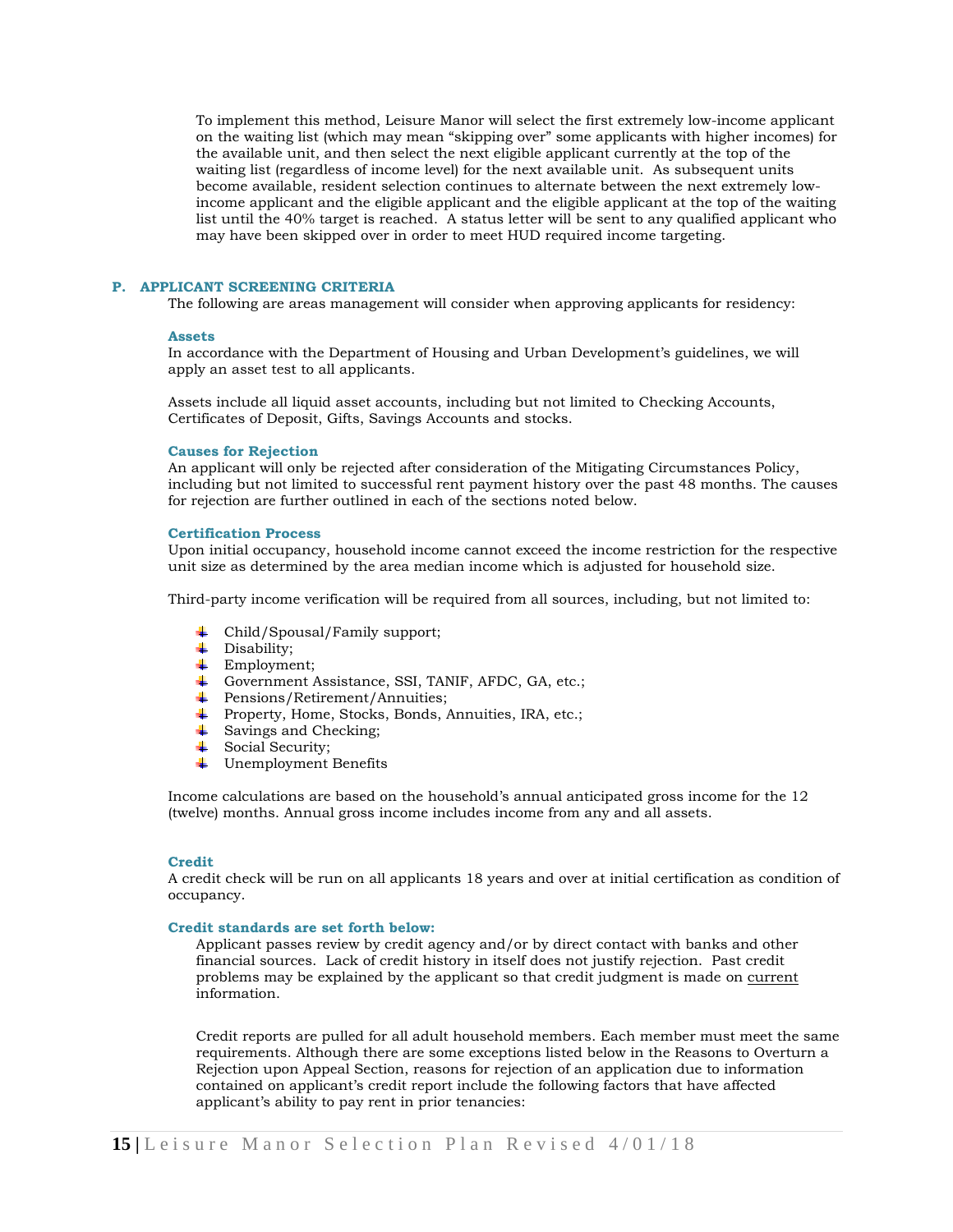#### **Bankruptcy/Repossessions**

 $\overline{\mathbf{A}}$  Any personal bankruptcy within the past thirty six months that has not been remedied

#### **Charge-Offs/Collections**

- "Charge-Off" of delinquent debt
- Unpaid collections, judgments or liens exceeding \$2,000.00, excluding medical bills and student loans;
- Unpaid balance due a current or prior landlord;
- $\overline{\phantom{a}}$  A significant number (3) of Non-Sufficient Funds (NSF) checks within the past thirty-six-month period;

#### **Evictions/Prior Landlords/ Unlawful Detainers**

- A negative Unlawful Detainer Report indicating repeated failure to meet financial obligations in past tenant history within the last four years
- $\leftarrow$  An eviction for cause
- $\overline{\phantom{a}}$  An eviction for any reason other than documented medical hardship

# **Foreclosures, Mortgage Defaults, Reverse Mortgage and Short Sales**

Applicants who have a foreclosure, mortgage defaults, reverse mortgage or short sale will be denied, however, management will allow applicant 14 calendar days in accordance with the Leisure Manor Grievance and Appeal Procedure for the applicant to provide additional information regarding the default or foreclosure. The information will be evaluated on a caseby-case basis.

#### **Lawsuits**

- 
- Any suit pending or not remedied which is deemed to affect financial ability

Examples of the type of lawsuits which would fall into this category include:

- **↓** Bankruptcy That Has Not Been Discharged
- $\leftarrow$  Check Fraud
- $\leftarrow$  Embezzlement
- $\overline{\phantom{a}}$  Eviction
- Welfare Fraud

#### **Repossessions**

 $\overline{\text{4}}$  Repossessions, excluding voluntary repossessions within the past thirty-six months except when part of a bankruptcy, divorce or legal separation

# **Tax Liens**

 $\overline{\phantom{a}}$  Current tax liens

#### **Reasons to overturn a rejection upon appeal include:**

- Applicant lacks credit history, since lack of a credit history does not constitute negative credit.
- Applicant can prove that a prior eviction or poor credit is the result of a divorce or the result of the applicant having been a victim of domestic violence and that it was determined in a court settlement that the applicant's spouse was solely responsible for such poor credit or eviction and such spouse will not be living with applicant at Leisure Manor Apartments; or,
- $\ddot{\phantom{1}}$  Applicant can prove that a prior eviction or poor credit is the result of a documented medical hardship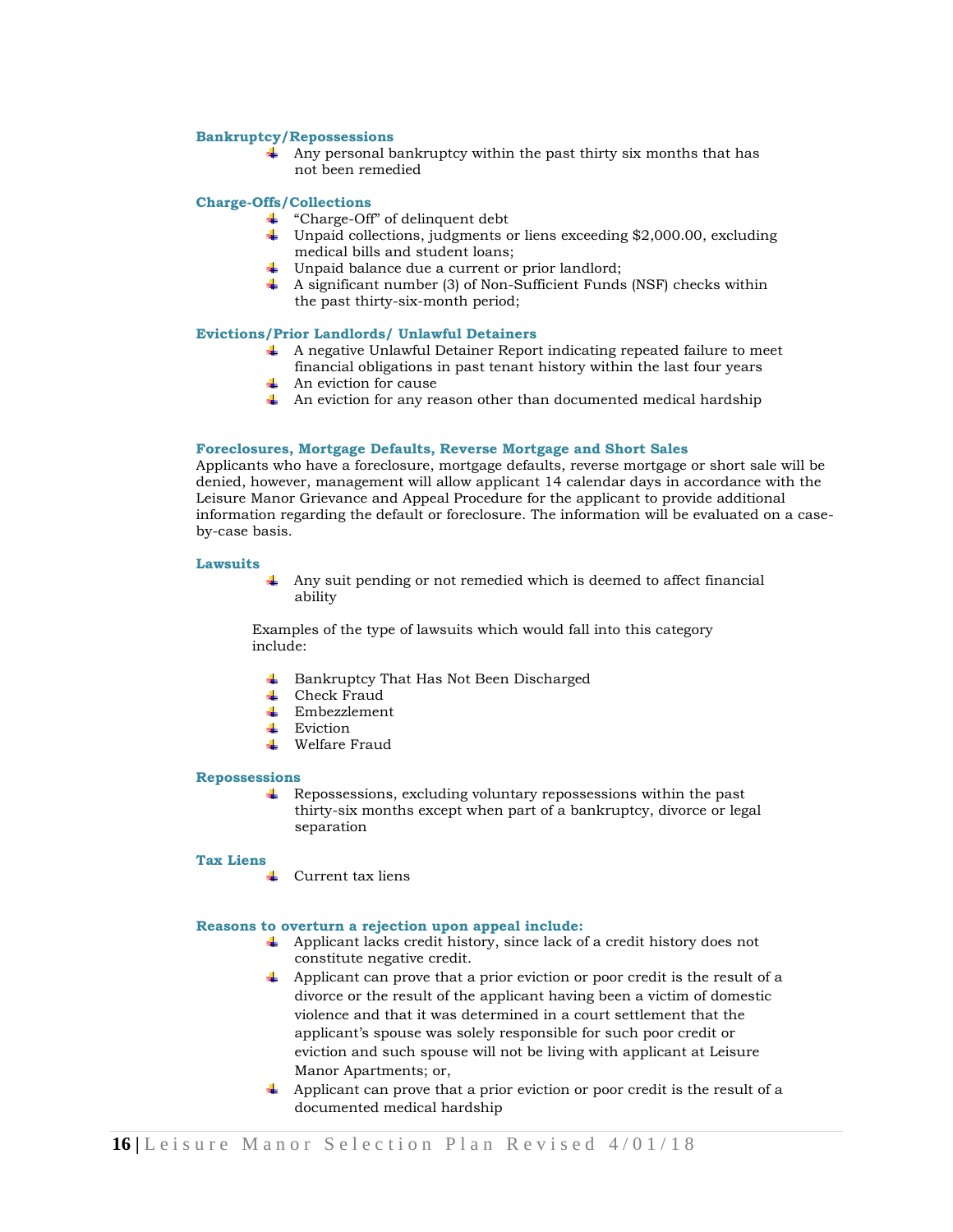- $\overline{\phantom{a} \bullet}$  Proof of adherence to a payment plan for past due collections; or,
- $\ddot{\bullet}$  The unlawful detainer was caused by non-payment of rent and that any future rent payment is guaranteed by third party payment.

# **Criminal Activity**

# **A criminal background check will be run on all applicants 18 years and over at initial certification and each annual recertification as condition of continued occupancy.**

A criminal background check will be required for all household members aged eighteen [18] years and older and emancipated minors. Criminal standards are set forth below.

Facts regarding behavior of one or more members of the household and prior conduct requiring police and/or court action will be considered.

A criminal background reference check is conducted to determine if applicants and/or members of an applicant's household have any criminal background. During the admissions screening process, Leisure Manor must perform the necessary criminal history background checks in the state where the housing is located and in other states where the household members are known to have resided;

Applicant households will be reviewed to determine that they have not had any of the following:

# **Leisure Manor is required to deny admission to Federally-assisted housing if:**

- Any household member has been evicted from Federally-assisted housing for drug-related criminal activity, for three years from the date of eviction. If the evicted household member who engaged in drug-related criminal activity has successfully completed a supervised drug rehabilitation program or circumstances leading to the eviction no longer exist, Leisure Manor may, but is not required to, admit the household.
- Any household member is currently engaging in illegal drug use.
- $\downarrow$  Leisure Manor determines that there is reasonable cause to believe that a household member's illegal use or a pattern of illegal use of a drug may interfere with the health, safety, or right to peaceful enjoyment of the premises by other residents. (Examples of evidence of illegal activities may include a conviction record, former landlord references, etc.)
- Any member of the household is subject to a lifetime registration requirement under a National Sex Offender registration program. In accordance with Federal law, Leisure Manor shall establish standards that prohibit admission to any federally assisted property to sex offenders subject to a lifetime registration requirement under a state sex offender registration program. During the admissions screening process, Leisure Manor must perform the necessary criminal history background checks in the state where the housing is located and in other states where the household members are known to have resided.
- $\ddot{\bullet}$  Leisure Manor determines that there is reasonable cause to believe that a household member's abuse or pattern of abuse of alcohol interferes with the health, safety, or right to peaceful enjoyment of the premises by other residents.

#### **Employment**

If applicant is scheduled to begin employment, but has not yet received his or her first paycheck, applicant must provide an Offer Letter from employer submitted on employer's letterhead. This letter must include the following information:

- $\ddotplus$  Hire Date
- $\overline{\phantom{a}}$  Rate of Pay
- Number of Hours Worked Per Week
- Number of Overtime Hours Per Week
- Number of Shift Differential Hours Per week
- **Bonuses Scheduled**
- **↓** Commissions Anticipated
- Raises Within Next  $12$  Months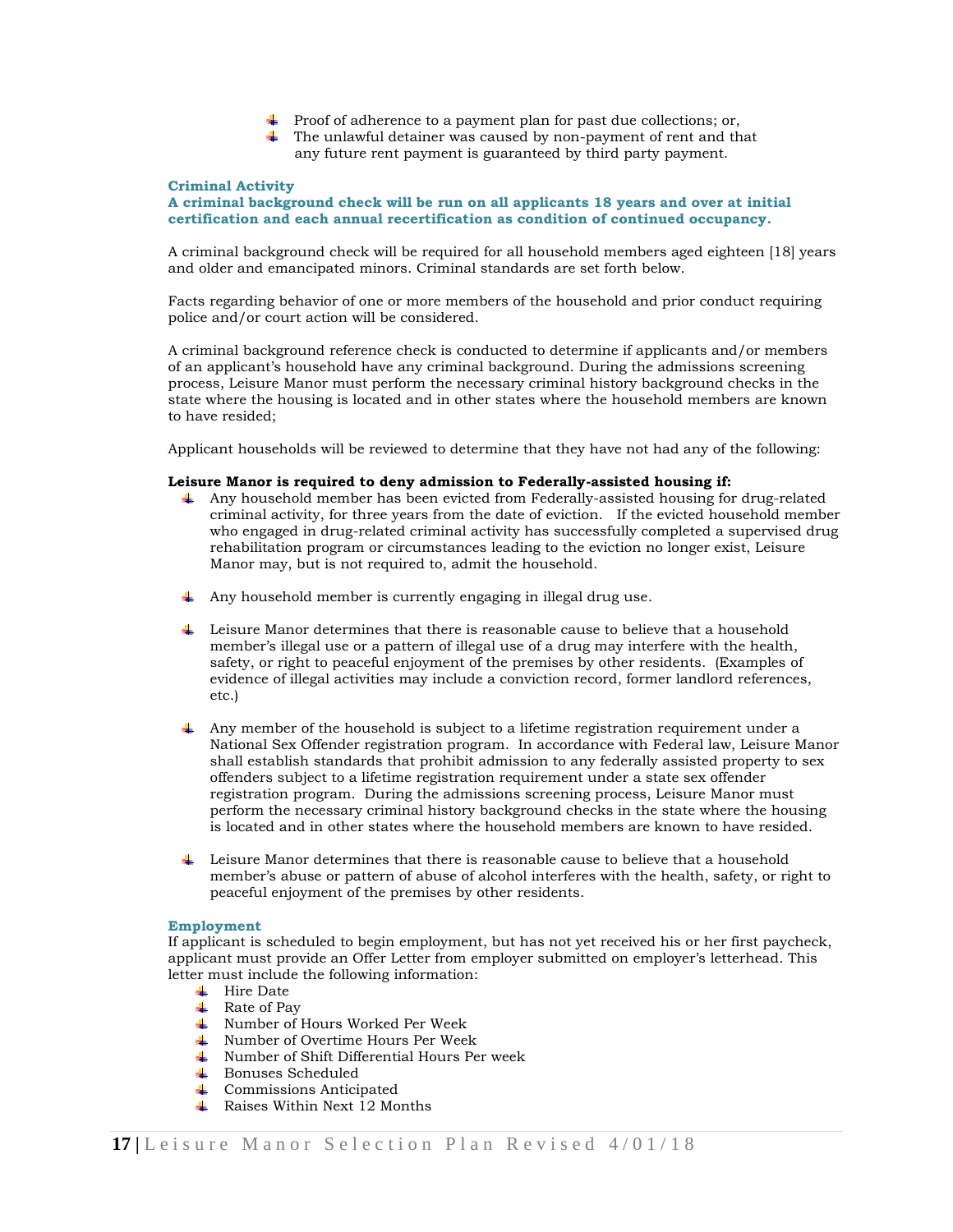$\downarrow$  Tips

# **Falsification of Application**

All information provided on the application will be verified. False, inaccurate or incomplete information may result in disqualification of an application. Intentionally providing false information on any part of the application is considered fraud and may result in failure of the applicant to obtain a unit, or if discovered after an applicant becomes a resident, may result in loss of the assigned housing unit. All income will be verified by management via third party verification from employers and/or other sources of income.

#### **HUD Occupancy Criteria**

**Meets all HUD occupancy criteria. Income is not more than 50% of median income in the area ("Very Low Income"), for the 99 Section 8 apartments.** Income and rent computations, documentation requirements and verification procedures are explained in HUD 4350.3 Chapter 3.

#### **Identification**

For household background check to be performed, all household members age 18 and above must provide one form of identification from the list below:

- $\ddot{\phantom{1}}$  Birth Certificates- for household members under age 6
- Driver's License
- Government Issued Photo Identification Card
- **↓** Passport
- **↓** State Identification Card
- $\perp$  Visa

# **Income Documentation**

We will consider Gift/Family Support from a family member as "other" income if the family member can show proof of 12 times the amount of monthly subsidy in a bank account and complete our "Gift/Family Support Affidavit Form" (which must be notarized) for those households with incomes that fall below our minimum income requirements.

The following criteria will be considered in conjunction with the Mitigating Circumstances Policy.

- References from applicant's current and previous landlords for a period of four years will be reviewed.
- All applicants must have positive prior landlord references indicating ability to care for the property and pay rent on time, as well as the ability to peacefully cohabitate with other residents. A history of violent or criminal behavior may be cause for denial of application.

#### **Keeps Agreements**

Demonstrated ability and willingness to keep lease agreements, including: pay rent on time, maintain the unit in good condition, respond to recertification requirements, cooperative occupancy habits (noise, trash, etc.), no family member uses illegal drugs. This information is obtained from prior landlords, personal credit and criminal references.

#### **Landlord Reference Check**

A landlord reference check of an applicant's rental history for the past 48 months is conducted to determine the following:

- Demonstrated ability to pay rent on time and in full;
- $\quad \rule{2mm}{2mm}$  Demonstrated ability to live peacefully with others;
- $\overline{\phantom{a}}$  Followed the rules and regulations of rental companies;
- $\quad \quad \text{Kept}$  rental unit in a manner which did not create an unsafe or unhealthy environment or pose a health danger to other residents;
- $\overline{\phantom{a}}$  Kept rental unit undamaged;
- $\overline{\phantom{a}}$  No history of receiving notices for lease violations;
- Gave sufficient notice of intent to vacate: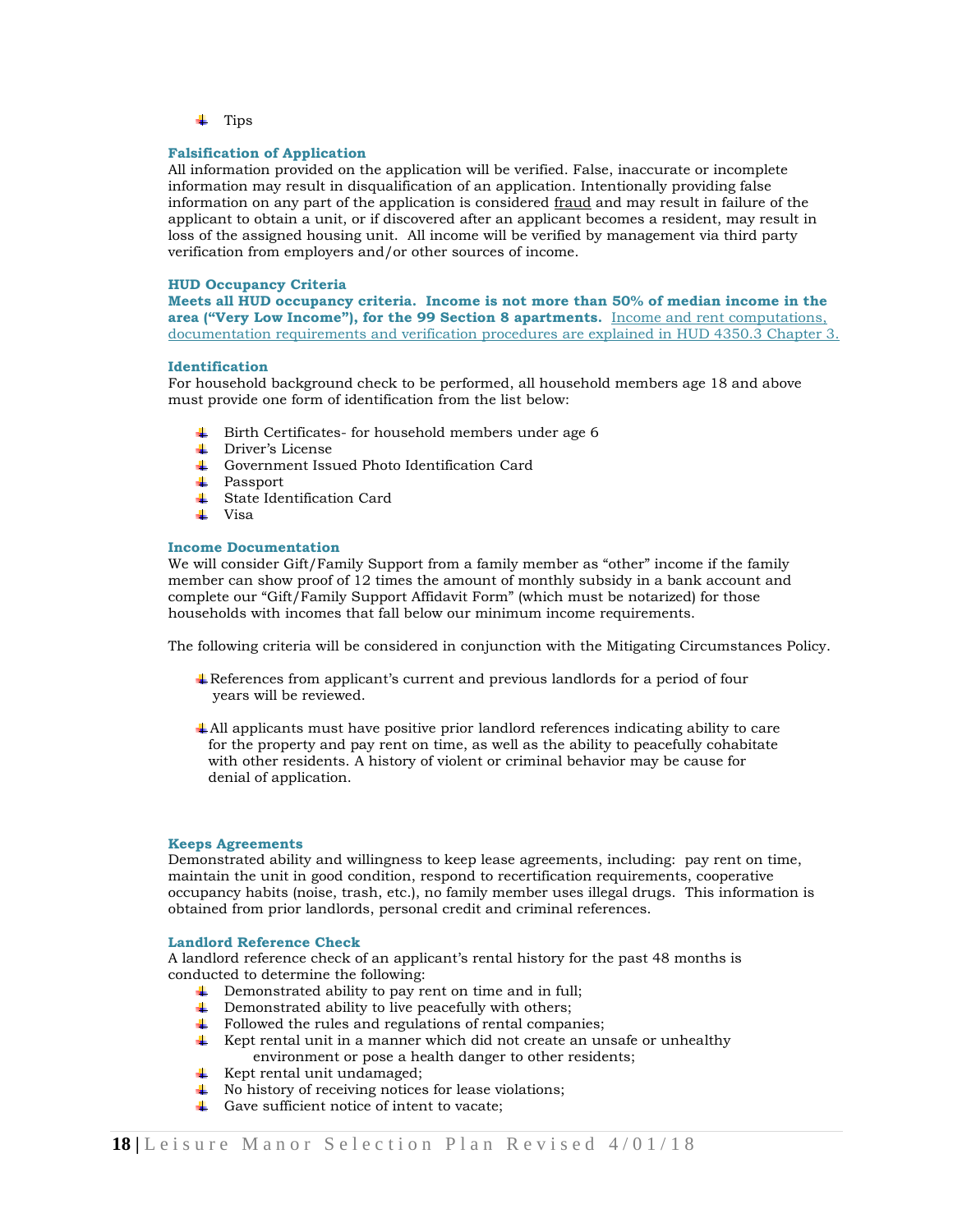- $\overline{\phantom{a}}$  No noise complaints;
- $\overline{\phantom{a}}$  No disturbances or illegal activities;
- No unpaid Non-Sufficient Funds (NSF) checks;
- $\downarrow$  No unauthorized household members
- $\ddot{\bullet}$  No blatant disrespectful, disruptive or antisocial behavior toward the
	- management or staff, the property, or other applicants/residents
- $\overline{\phantom{a}}$  No sales of narcotics
- $\overline{\phantom{a}}$  No eviction for cause with exception off documented medical hardship
- $\overline{\phantom{a}}$  No destruction or theft of property
- $\ddot{\bullet}$  No acts that threaten the health, safety or welfare of other residents

Applicants who have past evictions or negative landlord references strictly for nonpayment of rent, but who now have a verified payee to guarantee timely rent payment, will not be automatically declined under the eviction or rental history criterion described above. However, subject to reasonable accommodations, applicants will be declined for evictions for other causes.

In cases where applicants do not have any previous landlord, or if no previous landlord is available, staff will request 3 personal references from someone not related to the applicant, such as a counselor or caseworker. However, lack of such references is not an automatic basis for denial.

#### **Other Allowable Screening Criteria**

EIV as noted in Section N above.

#### **References**

Have favorable (or no unfavorable) comments from prior landlords, personal and credit references. Mitigating circumstances will be considered.

#### **Retired or Unemployed Individuals**

Retired or Unemployed Individuals must supply the previous year's signed tax returns.

# **Security Deposit**

Household must be able to pay a deposit as calculated on 50059 Form. Installment agreements are available.

#### **Seasonal Employment**

Individuals who receive income from seasonal employment will need to provide the previous years signed tax returns.

#### **Self-Employed Individuals**

Self- employed individuals must be able to provide last two years of signed tax returns; past, present and projected Profit and Loss Statements. Self-employed individuals must also sign a Self-Employment Affidavit which must be notarized.

### **Q. PROCEDURES FOR REJECTING INELIGIBLE APPLICANTS**

The following are reasons why applicants will be rejected.

- 1) **HUD Criteria.** The applicant does not meet HUD's occupancy requirements, including unit size, unit type, income limits, etc.
- 2) **Lack of Adequate Information.** The applicant refuses to or cannot provide all required application information including Social Security numbers or certifications. Refusing to sign required documents (i.e. Verification Authorization forms, Consent to Release of information, etc.) will be grounds for rejection.
- 3) **Negative References.** The prior landlord(s) up to four years back or other references provide negative reports regarding keeping of lease terms, payment of rent and other occupancy obligations, housekeeping habits, engaging in illegal activity, or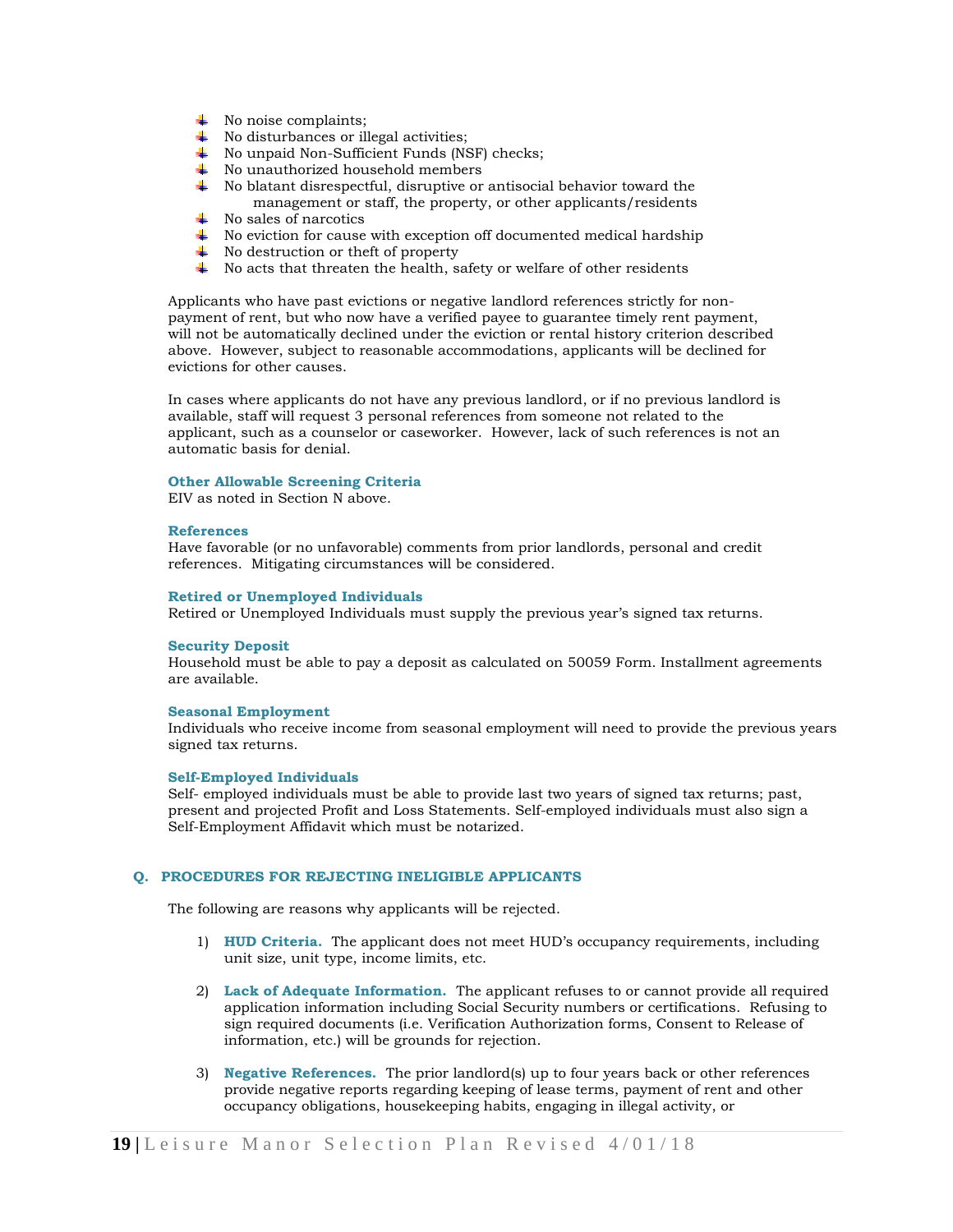incompatibility with other residents and neighbors. These reports are verified as much as possible and the applicant is given a fair opportunity to overcome negative reports by explaining mitigating circumstances. These explanations must be verified. Mitigating circumstances can include disabled-related problems when there is the potential to overcome those problems through reasonable accommodation.

- 4) **Credit.** All available credit references are checked without charge to the applicant. Rejection is possible if credit reports contain substantive negative information. (If other criteria are satisfactory, the applicant is given an opportunity to respond to negative credit reports.) Examples of poor credit are:
	- a) left prior housing owing money to landlord;
	- b) prior eviction unless for documented medical emergency;
	- c) two or more accounts in collection status exceeding \$2,000.00;
	- d) bankruptcy within the last three years (36 months) for reasons other than medical emergency, divorce, death of spouse;
	- e) civil judgments against the applicant not yet resolved.

Circumstances will be reviewed and applicant responses considered. Applicants who have been previously evicted or are currently under eviction will be rejected.

- 5) **Criminal Record.** Facts regarding behavior of one or more members of the household and prior conduct requiring police and/or court action will be considered. The basis for rejection includes but is not limited to the following:
	- a) Any conviction or adjudication other than acquittal for generally violent crimes and felonies in all states, including but not limited to: criminal homicide, manslaughter, robbery, assault, arson, etc.
	- b) Any conviction or adjudication other than acquittal that involved injury or potential injury to a person or property.
	- c) Any conviction or adjudication other than acquittal for generally non-violent crimes, the severity or existence of crime vary from state to state including, but not limited to other simple assaults, forgery, fraud, embezzlement, weapons, etc.
	- d) Any conviction or adjudication other than acquittal for the sale, distribution or manufacture of any controlled or illegal substance.
	- e) Any conviction or adjudication other than acquittal involving illegal use or possession of any controlled or illegal substance.
	- f) Any current illegal user or addict of a controlled or illegal substance.
	- g) Any act which results in the person's tenancy constituting a threat to the health or safety of other individuals, result in substantial physical damage to the property of others, or interfere with the peaceful and quiet enjoyment of the premises.
	- h) Any conviction or adjudication other than acquittal, for any sexual offense.
	- i) Registration on any state sex offender registry.
	- j) Any conviction or adjudication other than acquittal, which involved bodily harm to a child.
	- k) Any conviction or adjudication other than acquittal, for domestic violence, dating violence, sexual assault or stalking.
	- l) Eviction for Drug Related Criminal Activity from federally assisted housing for drug related criminal activity within the last 3 years.
	- m) Alcohol abuse or pattern of abuse, of alcohol interferes with the health, safety or right to peaceful enjoyment of the premises by other residents.

# **Applicants have an opportunity to explain all adverse references. Individuals with such records will not be admitted even if other eligible family members are admitted. Any applicant or household member who has been arrested for any of the above-described offenses will have their application suspended until the case has been legally resolved.**

**(6) Notification.** If management rejects an applicant for any reason a rejection letter will be sent to the applicant. This letter will state in writing the reasons and provide an opportunity for the applicant to respond or ask for a meeting. If applicant wishes to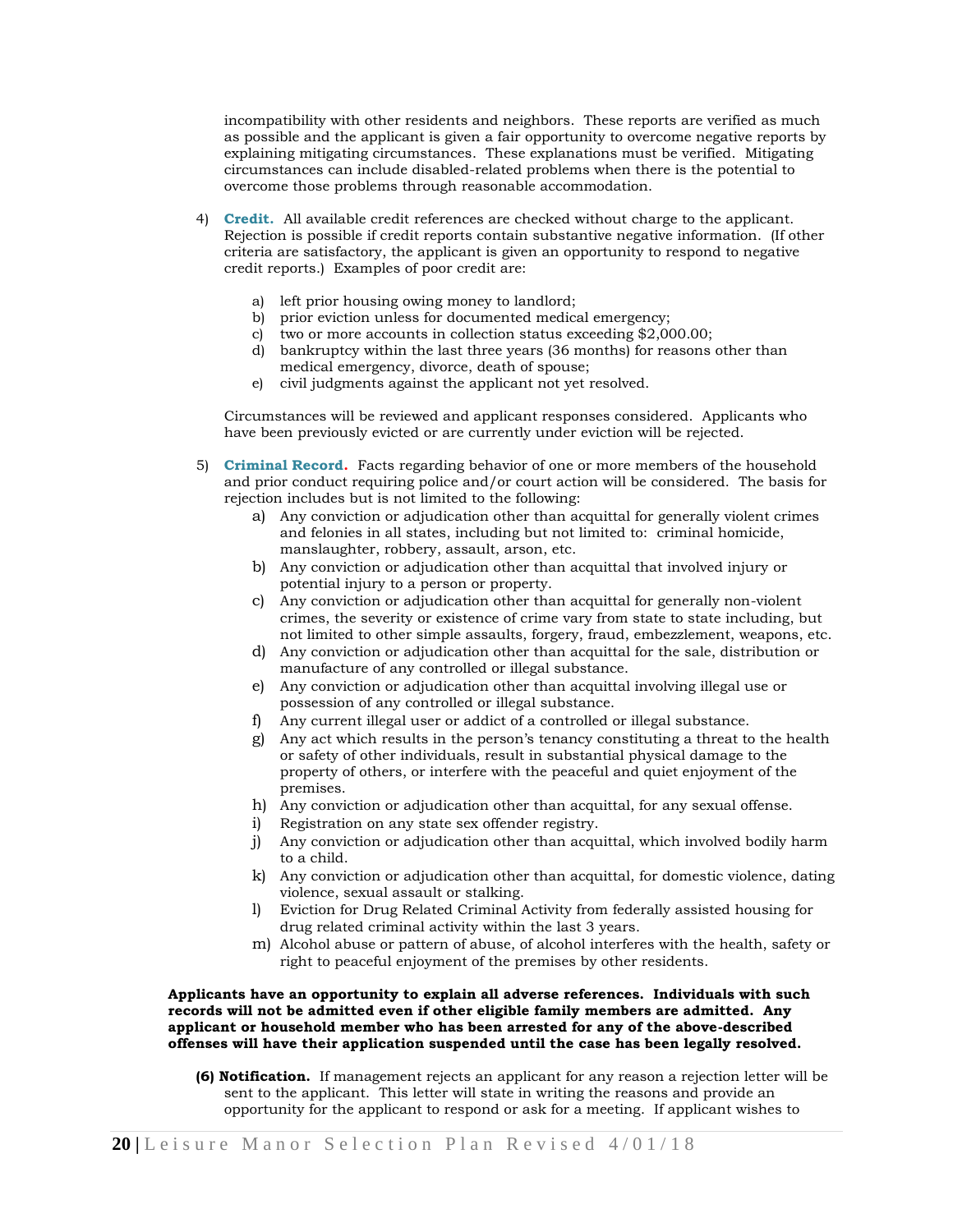appeal the rejection they must do so within 14 days. If requested by applicant the meeting will be with a staff member or agent who is not the same person who made the original rejection determination. A follow-up written response will be sent within five days of the rejection hearing. Rejection records will be kept at least three years.

# **NOTE: Applicants with no verifiable rental or credit history will be given due consideration using personal references from three reliable sources other than relatives or close friends (e.g. clergyman, teachers, employers, etc.)**

# **R. OCCUPANCY STANDARDS**

The occupancy limits are as follows:

| Apartment   | Minimum   | <b>Maximum</b> |
|-------------|-----------|----------------|
| <b>Size</b> | Occupancy | Occupancy      |
| Studio      |           |                |

#### **S. UNIT TRANSFER POLICIES, INCLUDING SELECTION OF IN-PLACE RESIDENTS VERSUS APPLICANTS FROM THE WAITING LIST WHEN VACANCIES OCCUR**

- **1) Available apartments** will be filled alternately, for appropriate size, by outside applicants on the wait list and applicants from within the complex who qualify for a move. Exception: residents eligible for an accessible unit will be offered that unit when available even if the list includes outside applicants. If no outside applicant is ready for timely move-in, the unit may be offered to the next current eligible resident. Internal moves require a new lease and related documentation.
- **2) Residents** must live at Leisure Manor for at least one year prior to placement on the wait list for an internal move unless the move is a result of a reasonable accommodation or a medical necessity. This is to avoid temporary move-ins to wait for a different-size unit.
- **3)** Internal moves may be caused by doctor-verified medical condition, reasonable accommodations and safety. The cost of all internal moves is a resident responsibility *with the exception of internal moves as a result of reasonable accommodations*. Residents must be given a thirty-day notice of internal moves. Failure to move requires payment of the market rent on the present unit and failure to pay such rent is a material non-compliance with the lease.

# **NOTE: Residents are required to advise management immediately when family size or other unit-needs change.**

- **4) Residents qualifying** for the Wait List for an internal move must register the move-request in writing with the management office, or may be notified of such qualification by management in writing. The wait-list date is the date the family became eligible for the unit change, such as a change in family size or other condition.
- **5) Apartment transfers** due to personal preferences or roommate disputes are not considered transfer-eligible. The resident wishing a transfer must complete an application when the list is open. The application will be placed on the outside waiting list in chronological order based on the date and time the application is accepted.
- **6) Criminal/Sex Offender Check will be required of all residents who wish to transfer to another apartment within Leisure Manor in accordance with guidelines set forth in HUD Notice 2012-11**

#### **Management will allow in-house transfers, in the following situations:**

- $\uparrow$  A unit transfer for a medical reason, including a reasonable accommodation (this
- will be verified with a medical practitioner using the Leisure Manor form);
- $\uparrow$  A transfer from a unit due to renovation of the previous unit.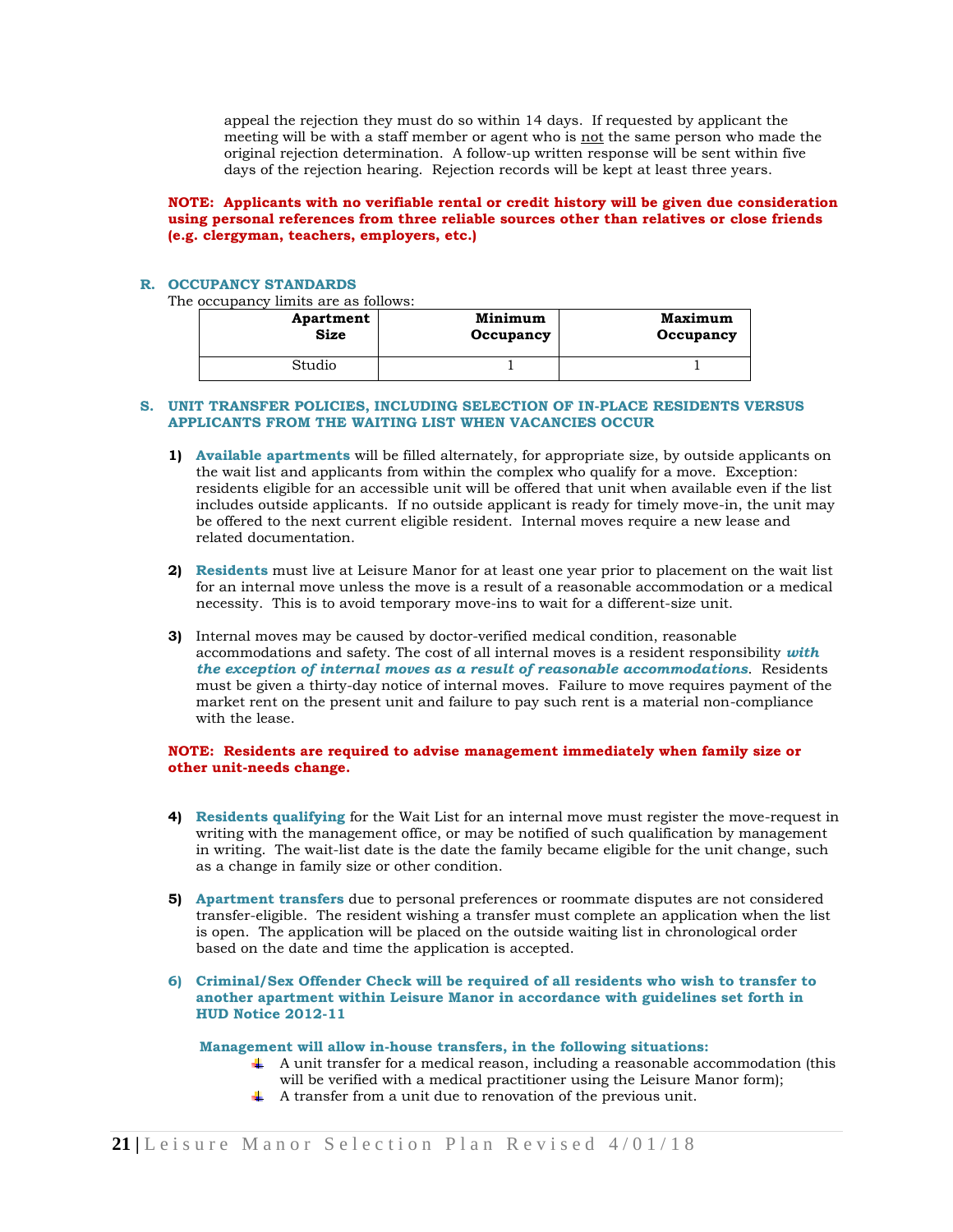**Leisure Manor** will first assign units to in-place residents who have a demonstrated need for a change in housing before offering units to an applicant on the Waiting List. Requests for transfers that are based on a need for a reasonable accommodation will be provided priority over other requests. Transfers will be provided to persons who have a medical or other **verified** need because of a disability in the chronological order received. All other transfers will be provided after requests for reasonable accommodations and will occur in chronological order by the date the request was received.

# **T. POLICY FOR OPENING AND CLOSING THE WAITING LIST FOR THE PROPERTY**

The wait list may be closed when it contains a year's worth of applicants, based on current turnover experience, and is re-opened when there is a three-month supply of applicants. A 30 day notice will be posted giving the date and time that the waiting list will be opened. Re-opening and closing of the wait list is posted in the office, communicated to referral groups, and publicly advertised in accordance with the **Affirmative Fair Marketing Plan** for the property. Applications are not accepted when the wait list is closed. The Wait List is kept chronologically on a form, which states the date and time of the application, Head of Household name, unit size, income level (i.e. **ELI, VLI, LI),** Need for accessible unit, Comment/Contact, Removed/Rejected Date, Move-in Date, Preference Type. This list is a permanent record. (Note wait list may be closed for only specific unit types i.e. one-bedroom units)

# **U. GRIEVANCE PROCEDURE**

Applicants have fourteen *[14)* **days** to notify management in writing if they feel that their application was unfairly denied. Management will only reconsider your application if you have any new facts or information that the applicant feels would have an effect on their application. Management will notify the applicant of their final decision within fourteen *[14]* **days** of receiving the applicant's written notice of appeal.

# **V. VIOLENCE AGAINST WOMEN ACT (VAWA PROTECTIONS)**

The **VAWA** protections apply to families applying for or receiving rental assistance payments under the Project Based Section 8 program. The law protects victims of domestic violence, dating violence or stalking, as well as their immediate family members generally, from being evicted or being denied housing assistance if an incident of violence that is reported and confirmed. The landlord may request in writing that the victim, or a family member on the victim's behalf, certify that the individual is a victim of abuse and that the Certification of Domestic Violence, Dating Violence or Stalking, Form **HUD 91066**, or other documentation as noted on the certification form, be completed and submitted within 14 business days, or agreed upon extension date, to receive protection under the **VAWA**. Failure to provide the certification or other supporting documentation within the specified timeframe may result in eviction or denial of housing assistance. Please see the attached information about the new procedure on VAWA.

# **W. POLICIES TO COMPLY WITH SECTION 504 OF THE REHABILITATION ACT OF 1973 AND THE FAIR**

Housing Act and other relevant civil rights laws and statutes

**Leisure Manor** was developed to provide safe, clean and comfortable housing at rental rates appropriate for low-income residents. One of the processes necessary to achieve these goals is to define our selection and occupancy policies for our prospective and current residents. This publication outlines occupancy requirements and procedures.

**Leisure Manor and Ray Stone Inc.** intends to administer these selection criteria in a fair and consistent manner and in accordance with regulations of the U.S. Department of Housing and Urban Development (HUD).

# **STATEMENT OF NON-DISCRIMINATION**

It is the policy of **Leisure Manor** to comply fully with **24 CFR, Part 1 Title VI of the Civil Rights Act of 1964 Title VIII and Section 3 of the Civil Rights Act of 1968 (As amended by the**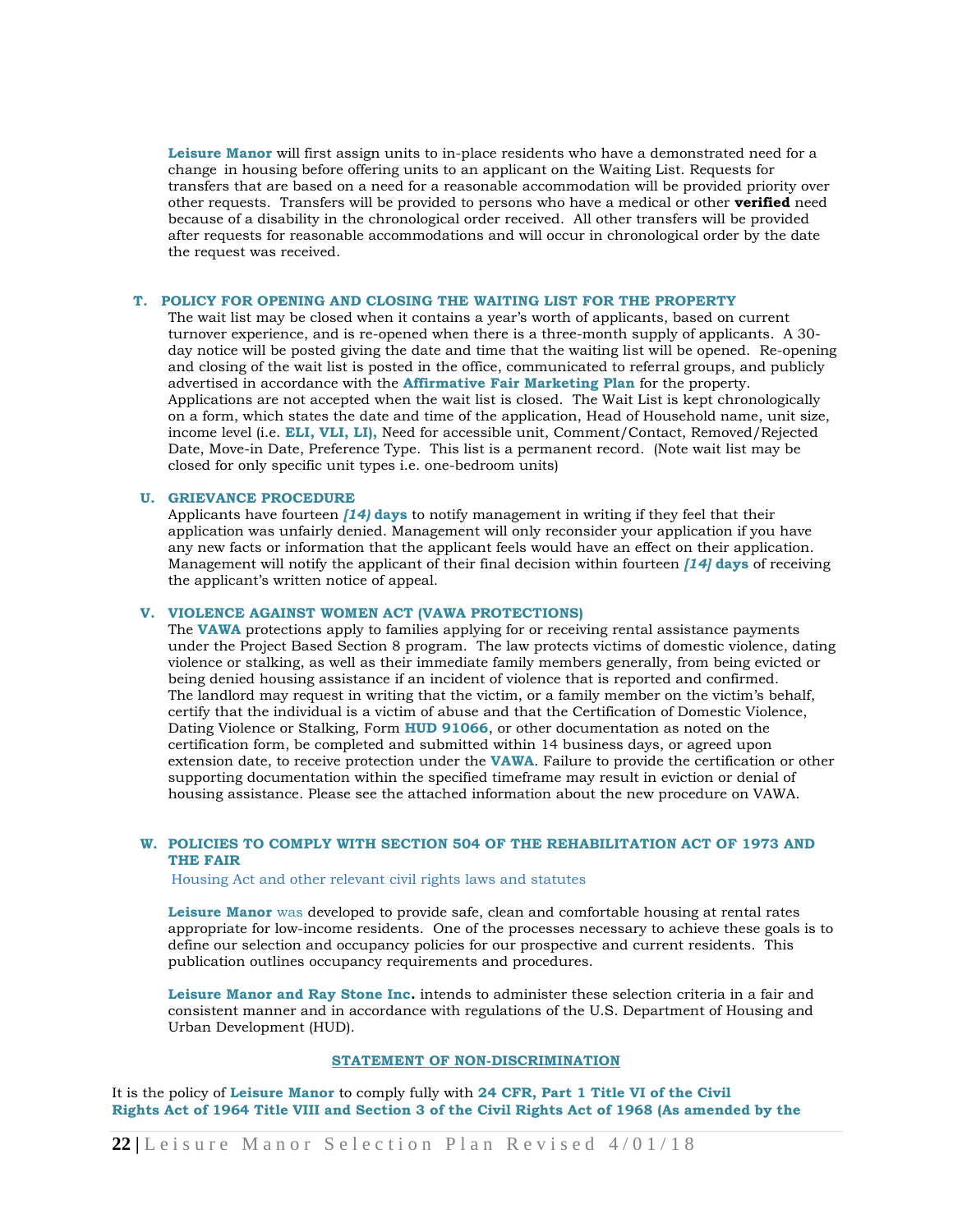**Community Development Act of 1994), Executive Order 11063, 24 CFR, Part 8 Section 504 of the Rehabilitation Act of 1973, Americans with Disabilities Act; 24 CFR, part 100 ET seq Fair Housing Amendments Act; Subpart M of 24 CFR, Part 108 Affirmative Fair Housing Marketing Plan for the property, 24 CFR Part 146 Age Discrimination Act of 1975** and any legislation protecting the individual rights of residents, applicants or staff members, which may subsequently be enacted.

**Non-Discrimination and Accessibility.** Leisure Manor provides equal housing opportunity for all eligible persons. There is no actual or implied placement based on race, ethnic origin, religious affiliation, sexual preference or marital status. All units are specially designed for accessibility. Leisure Manor will provide reasonable additional accommodation for disabled persons including permission to use assistive animals when needed.

Leisure Manor will not discriminate because of race, color, sex, sexual orientation, gender identity, religion, age, disability, marital status, familial status or national origin in the rental of housing or in its use or occupancy. **Leisure Manor** will not on account of race, color, sex, sexual orientation, gender identity, religion, age, disabled, disability, marital or familial status or national origin:

#### **Leisure Manor will not:**

- 1) Deny to any household the opportunity to apply for housing, nor deny to any eligible applicant the opportunity to rent housing suitable to their needs.
- 2) Provide housing, which is different than that provided for others; subject a person to segregation or different treatment.
- 3) Restrict a person's access to any benefit enjoyed by others in connection with the housing program
- 4) Treat a person differently in determining eligibility or other requirements for admission.
- 5) Deny a person Access to the same level of services.
- 6) Deny a person the opportunity to participate in Planning or Advisory group, which is an integral part of the housing program.
- 7) Publish or cause to be published an advertisement or notice indicating the availability of housing that prefers or excludes persons.
- 8) Discriminate against someone because of that person's relation to or association with another individual; or retaliate against, threaten, or act in any manner to intimidate someone because he or she has exercised rights under the Fair Housing Act.

Leisure Manor will not automatically deny admission to a particular group or category of otherwise eligible applicants. Each applicant in a particular group or category will be treated on an individual basis in the normal processing routine.

**Leisure Manor** will seek to identify and eliminate situations or procedures, which create a barrier to equal housing opportunity for all. In accordance with **Section 504 of the Rehabilitation Act of 1973,** Leisure Manor will provide reasonable accommodation for individuals with disabilities (applicants or residents). Such accommodations may include changes in the method of administering policies, procedures or services.

# **STATEMENT OF PRIVACY POLICY**

It is the policy of Leisure Manor to guard the privacy of individuals in accordance with the Federal Privacy Act of 1994 and to ensure the protection of individual records.

**Leisure Manor** management staff will not disclose any personal information contained in

Resident records to any person or agency unless the individual about whom the information is requested has given written consent to such disclosure.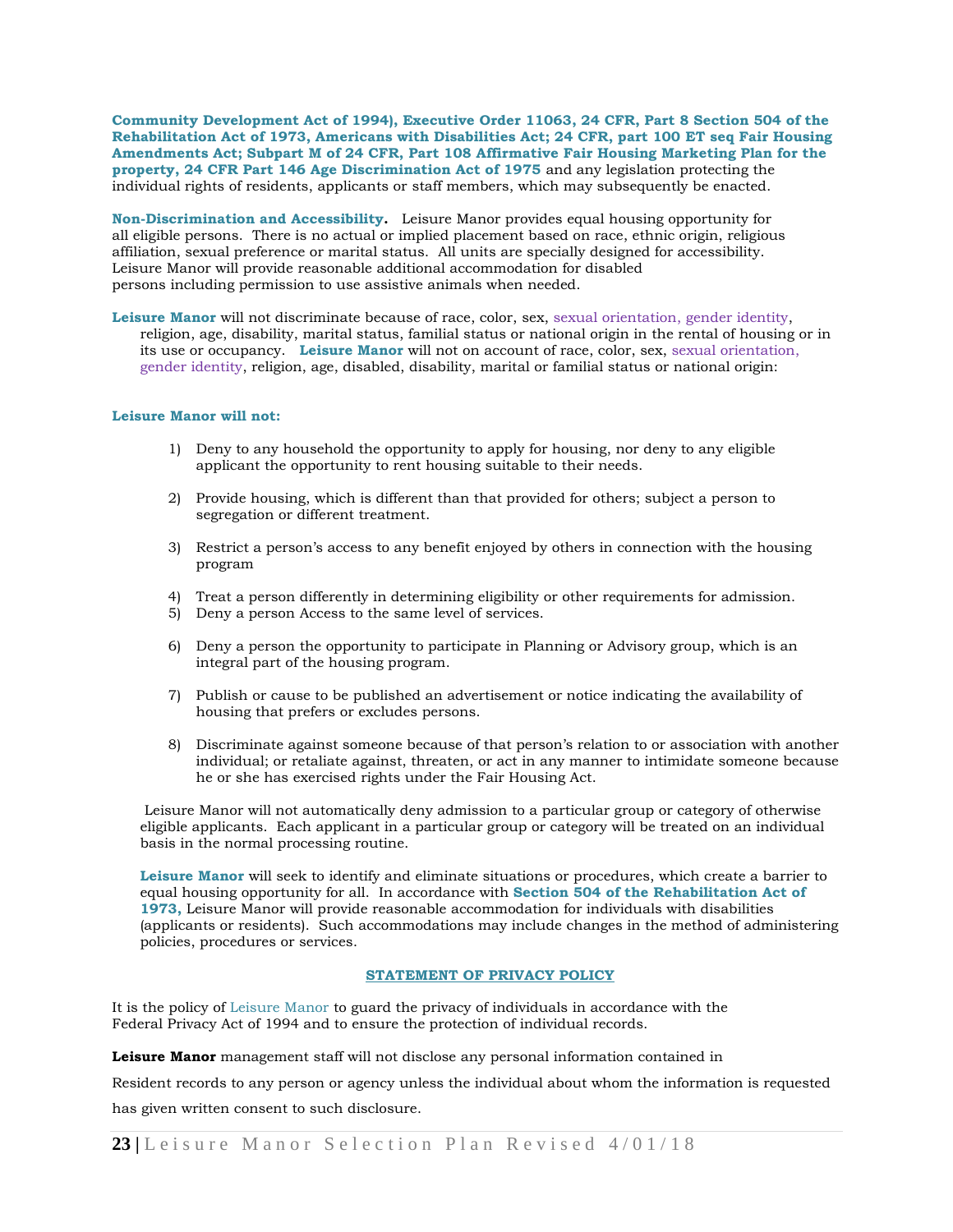This privacy policy in no way limits the management's capacity to collect such information as it may need to determine eligibility, compute rent or determine an applicant's suitability for tenancy.

Consistent with the intent of **Section 504 of the Rehabilitation Act of 1973**, any information obtained on disabled or disability will be treated in the same confidential manner.

# **DEF INIT IONS**

#### **Disabled Household (i) Has a disability, as defined in 42 U.S.C. 423;**

- (A) Inability to engage in any substantial gainful activity by reason of any medically determinable physical or mental impairment which can be expected to result in death or which has lasted or can be expected to last for a continuous period of not less than 12 months; or
- (B) In the case of an individual who has attained the age of 55 and is blind, inability by reason of such blindness to engage in substantial gainful activity requiring skills or abilities comparable to those of any gainful activity in which he/she has previously engaged with some regularity and over a substantial period of time. For the purposes of this definition, the term blindness, as defined in section  $416(i)$  (1) of this title, means central vision acuity of 20/200 or less in the better eye with use of a correcting lens. An eye which is accompanied by a limitation in the fields of vision such that the widest diameter of the visual field subtends an angle no greater than 20 degrees shall be considered for the purposes of this paragraph as having a central visual acuity of 20/200 or less.

# **(ii) Is determined, pursuant to HUD regulations, to have a physical, mental, or emotional impairment that:**

- (A) Is expected to be of long-continued and indefinite duration,
- (B) Substantially impedes his or her ability to live independently, and
- (C) Is of such a nature that the ability to live independently could be improved by more suitable housing conditions; or

# **(iii) Has a developmental disability, as defined in Section 102(7) of the Developmental Disabilities Assistance and Bill of Rights Act (42 U.S.C. 6001(8)), i.e., a person with a severe chronic disability that:**

(A) Is attributable to a mental or physical impairment or combination of mental and physical impairments;

- (B) Is manifested before the person attains age 22;
- (C) Is likely to continue indefinitely;
- (D) Results in substantial functional limitation in three or more of the following areas of major life activity: a. Self-care,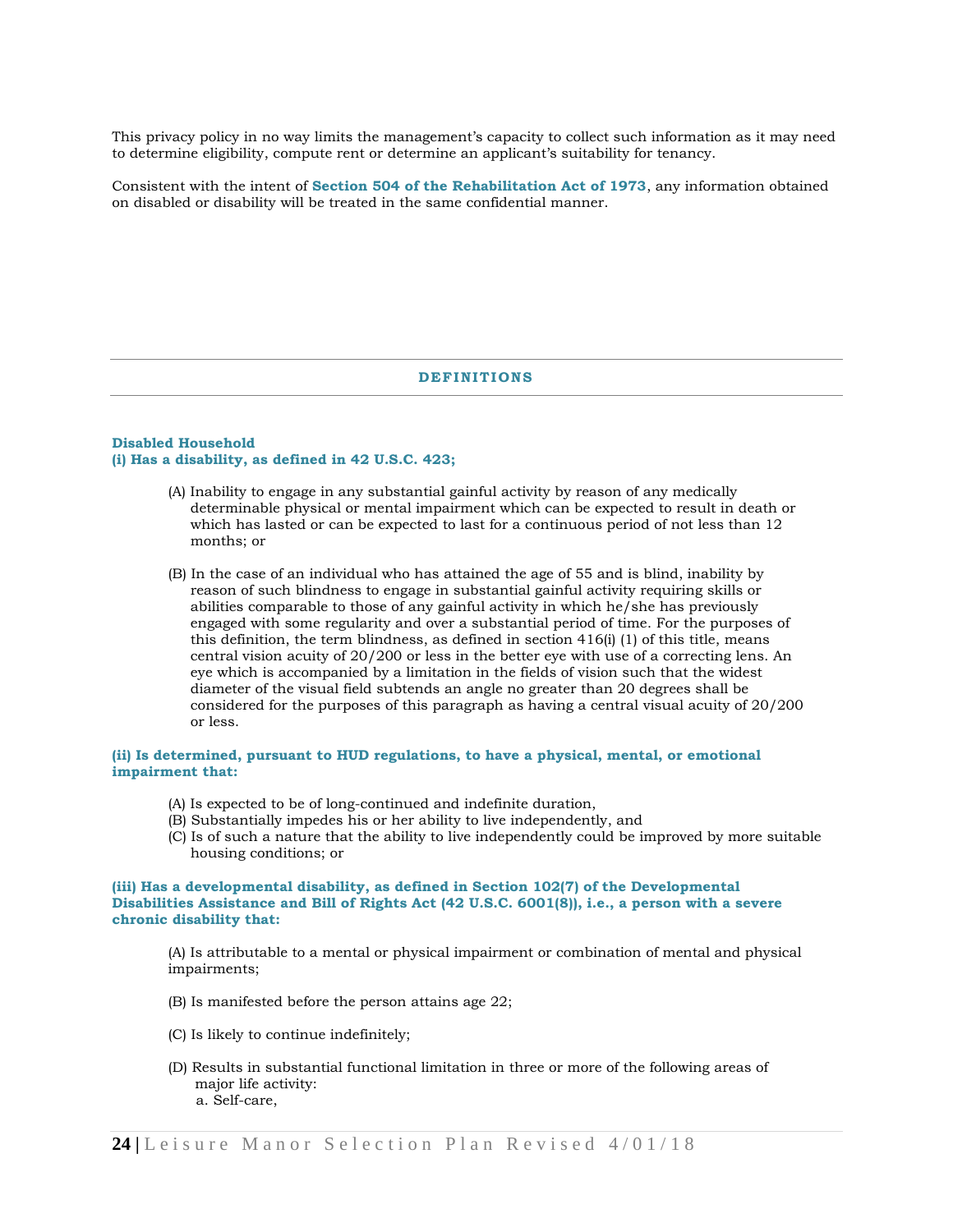- b. Receptive and expressive language,
- c. Learning,
- d. Mobility,
- e. Self-direction,
- f. Capacity for independent living, and
- g. Economic self-sufficiency; and
- (E) Reflects the person's need for a combination and sequence of special, interdisciplinary, or generic care, treatment, or other services that are of lifelong or extended duration and are individually planned and coordinated.

# **Extremely Low-Income Family**

A family whose annual income does not exceed 30% of the median income for the area, as determined by HUD, with adjustments for smaller and larger families, except that HUD may establish income ceilings higher or lower than 30% of the median income for the area if HUD finds that such variations are necessary because of unusually high or low family incomes. [24 CFR 5.603]

# **Elderly Family**

Elderly family means a family whose head or spouse or sole member is a person who is at least 62 years of age. It may include two or more persons who are at least 62 years of age living together, or one or more persons who are at least 62 years of age living with one or more live-in aides.

#### **Independent Student**

To be classified as an independent student for Title IV aid, a student must meet one or more of the following criteria:

- 1. Be at least 24 years old by December 31 of the award year for which aid is sought;
- 2. Be an orphan or a ward of the court through the age of 18;
- 3. Be a veteran of the U.S. Armed Forces;
- 4. Have legal dependents other than a spouse (for example, dependent children or an elderly dependent parent);
- 5. Be a graduate or professional student; or
- 6. Be married.

No assistance shall be provided under Section 8 of the United States Housing Act of 1937 (42 U.S.C. 1437f) to any individual who:

- 1. Is enrolled as a student at an institution of higher education (as defined under section 102 of the Higher Education Act of 1965 (20 U.S.C. 1002));
- 2. Is under 24 years of age;
- 3. Is not a veteran;
- 4. Is unmarried;
- 5. Does not have a dependent child;
- 6. Is not otherwise individually eligible, or has parents who, individually or jointly, are not eligible, to receive assistance under Section 8 of the United States Housing Act of 1937 (42 U.S.C. 1437f);
- 7. Is not a person with disabilities, as such term is defined in section 3(b) (3) (E) of the United States Housing Act of 1937 (42 U.S.C. 1437a (b) (3) (E)) and was not receiving assistance under such section 8 as of November 20, 2005.

# **\*\*Students with disabilities receiving Section 8 as of November 30, 2005 are exempt from the Independent Student restrictions on receiving Section 8 rental assistance.**

For purposes of determining the eligibility of a person to receive assistance under **Section 8 of the United States Housing Act of 1937 (42 U.S.C. 1437f),** any financial assistance (in excess of amounts received for tuition) that an individual receives under the **Higher Education Act of 1965 (20 U.S.C. 1001 et seq.),** from private sources, or an institution of higher education **(as defined under the Higher Education Act of 1965 (20 U.S.C. 1002),** shall be considered income to that individual, except for a person over the age of 23 with dependent children.

Please refer to **Appendix A of FR-5036-N-02** for further definitions pertaining to Independent Students and applicable eligibility.